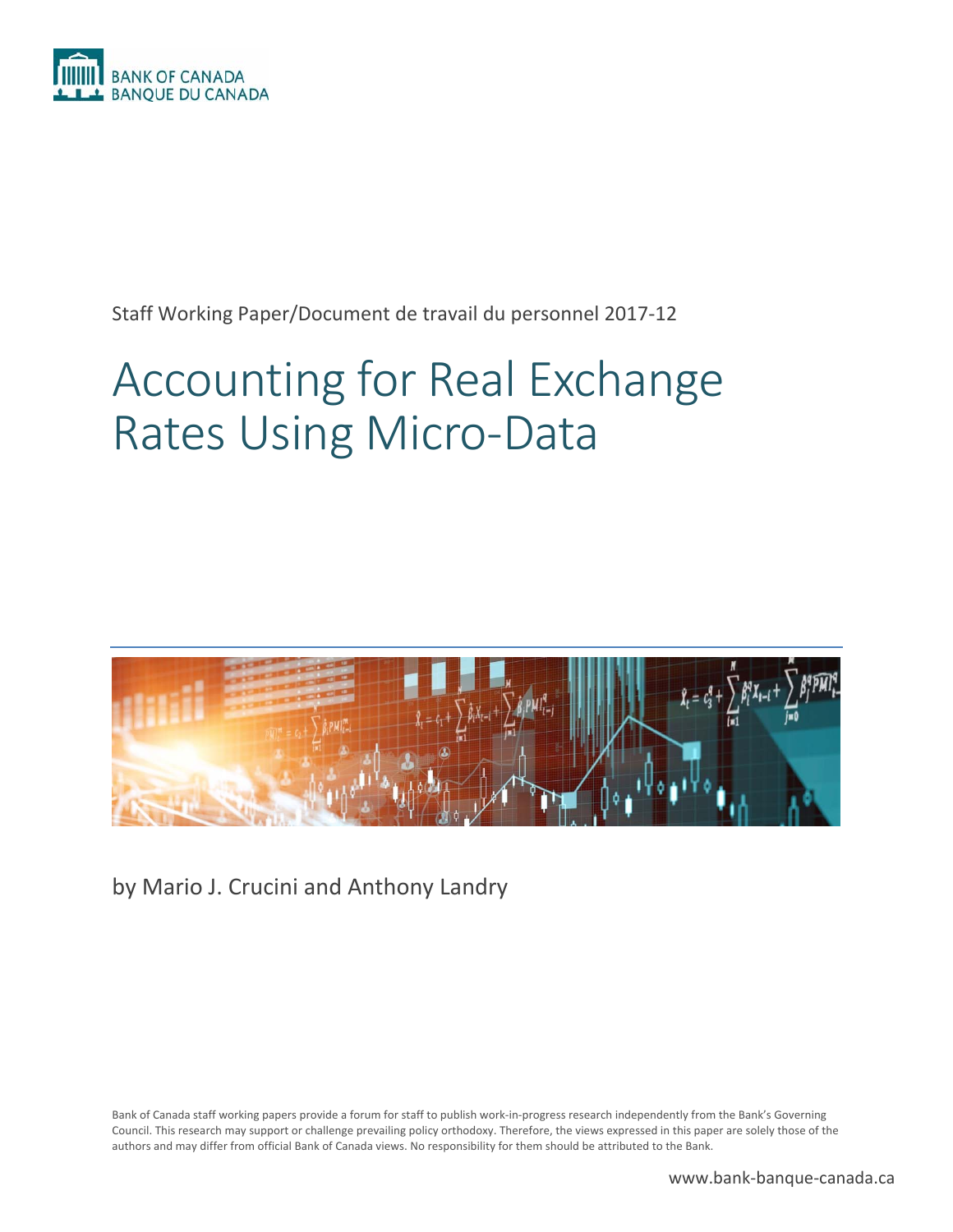Bank of Canada Staff Working Paper 2017-12

April 2017

## **Accounting for Real Exchange Rates Using Micro-Data**

**by** 

## **Mario J. Crucini<sup>1</sup> and Anthony Landry<sup>2</sup>**

1Vanderbilt University and NBER mario.j.crucini@vanderbilt.edu

 2Canadian Economic Analysis Department Bank of Canada Ottawa, Ontario, Canada K1A 0G9 anthonylandry@bankofcanada.ca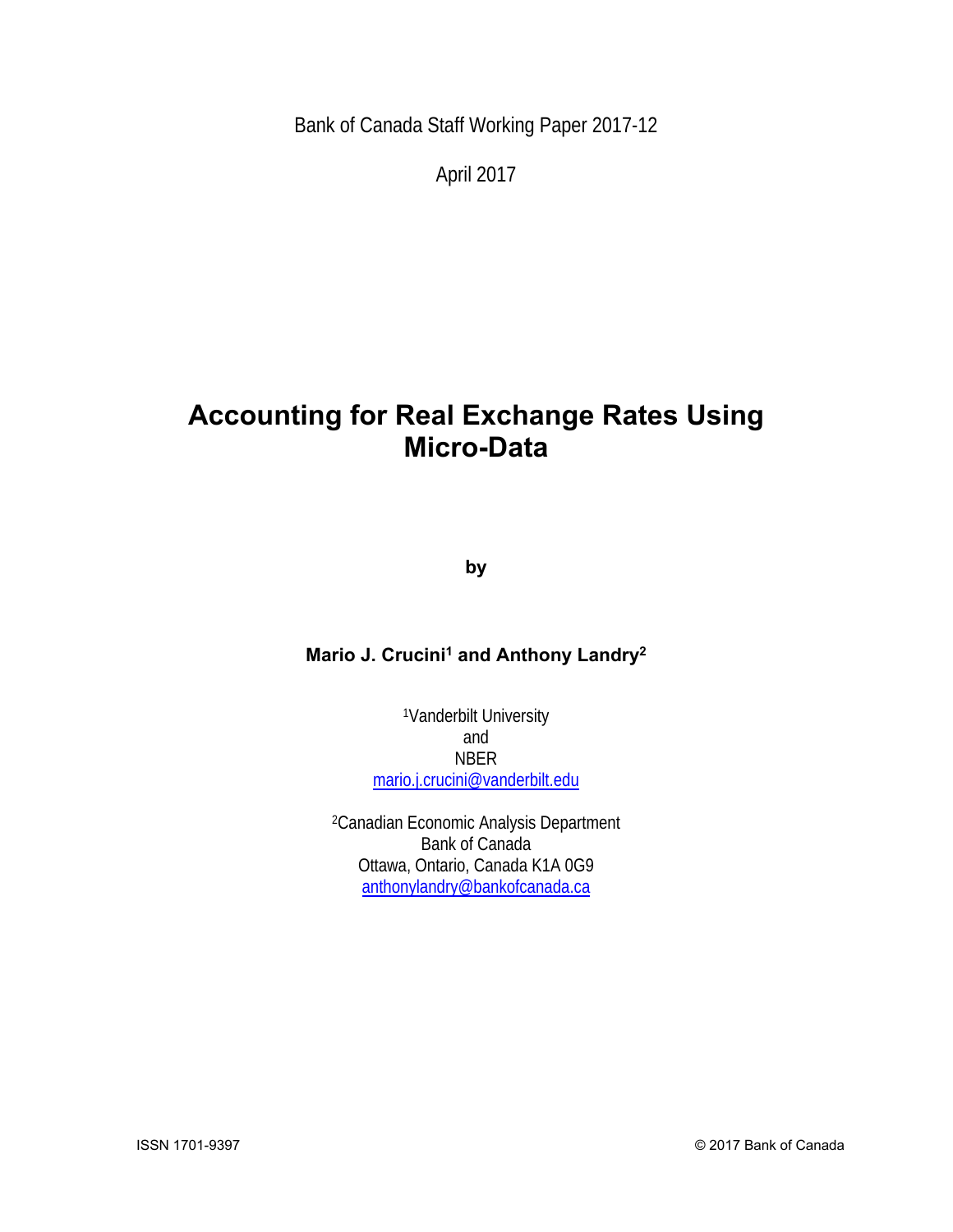## **Acknowledgements**

This paper was written while Mario Crucini was a visiting senior fellow at the Globalization and Monetary Policy Institute at the Federal Research Bank of Dallas. Mario Crucini gratefully acknowledges the financial support of the National Science Foundation. We are grateful to comments from participants at various research conferences and universities. We particularly thank Dean Corbae, Mick Devereux, Rebecca Hellerstein, Karen Lewis, John Rogers and Robert Vigfusson for their detailed comments. The views in this paper are our responsibility and should not be interpreted as reflecting the views of the Bank of Canada, the Federal Reserve Bank of Dallas or the Federal Reserve System.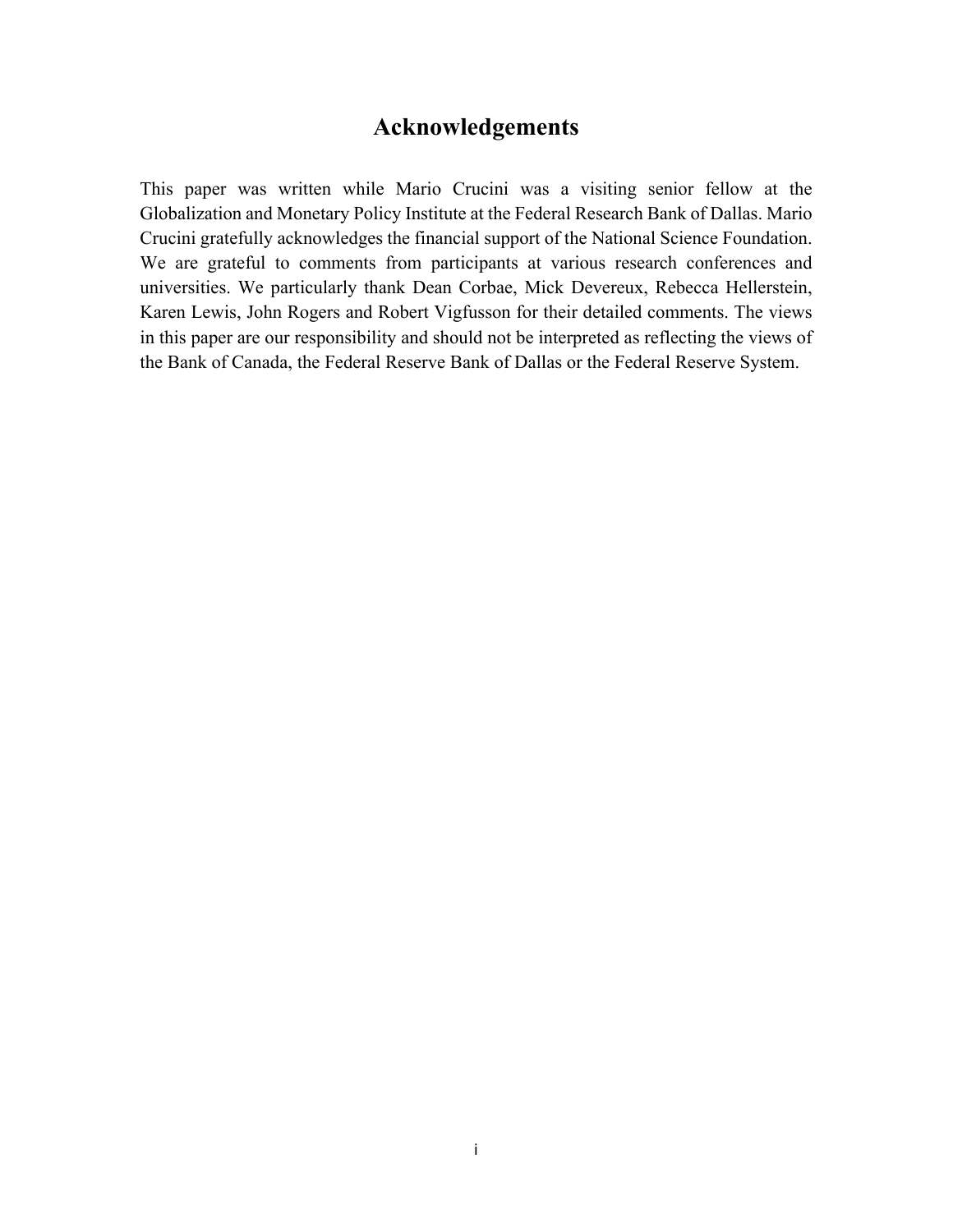## **Abstract**

The classical dichotomy predicts that all of the time-series variance in the aggregate real exchange rate is accounted for by non-traded goods in the consumer price index (CPI) basket because traded goods obey the Law of One Price. In stark contrast, Engel (1999) claimed the opposite: that traded goods accounted for all of the variance. Using micro-data and recognizing that final good prices include both the cost of the goods themselves and local, non-traded inputs into retail such as labor and retail space, our work re-establishes the conceptual value of the classical dichotomy. We also carefully show the role of aggregation, consumption expenditure weighting and assignment of covariance terms in the differences between our findings and those of Engel.

*Bank topics: Exchange rates; International financial markets; Trade integration JEL code: F3* 

## **Résumé**

Selon la dichotomie classique, les biens non échangeables du panier de l'indice des prix à la consommation (IPC) expliquent intégralement la variance au sein des séries chronologiques du taux de change réel agrégé, car les biens échangeables suivent la loi du prix unique. Engel (1999) soutient à l'inverse que ce sont les biens échangeables qui expliquent toute la variance. Nous rétablissons la valeur conceptuelle de la dichotomie classique en nous appuyant sur des microdonnées et en reconnaissant que les prix des biens finaux renferment le coût même des biens et les coûts d'intrants locaux non échangeables, comme ceux du travail et des espaces commerciaux, qui sont liés au commerce de détail. Nous démontrons en outre que l'agrégation, la pondération des dépenses de consommation et la répartition des termes de covariance jouent un rôle dans les différences observées entre nos résultats et ceux d'Engel.

*Sujets : Taux de change ; Marchés financiers internationaux ; Intégration des échanges Codes JEL : F3*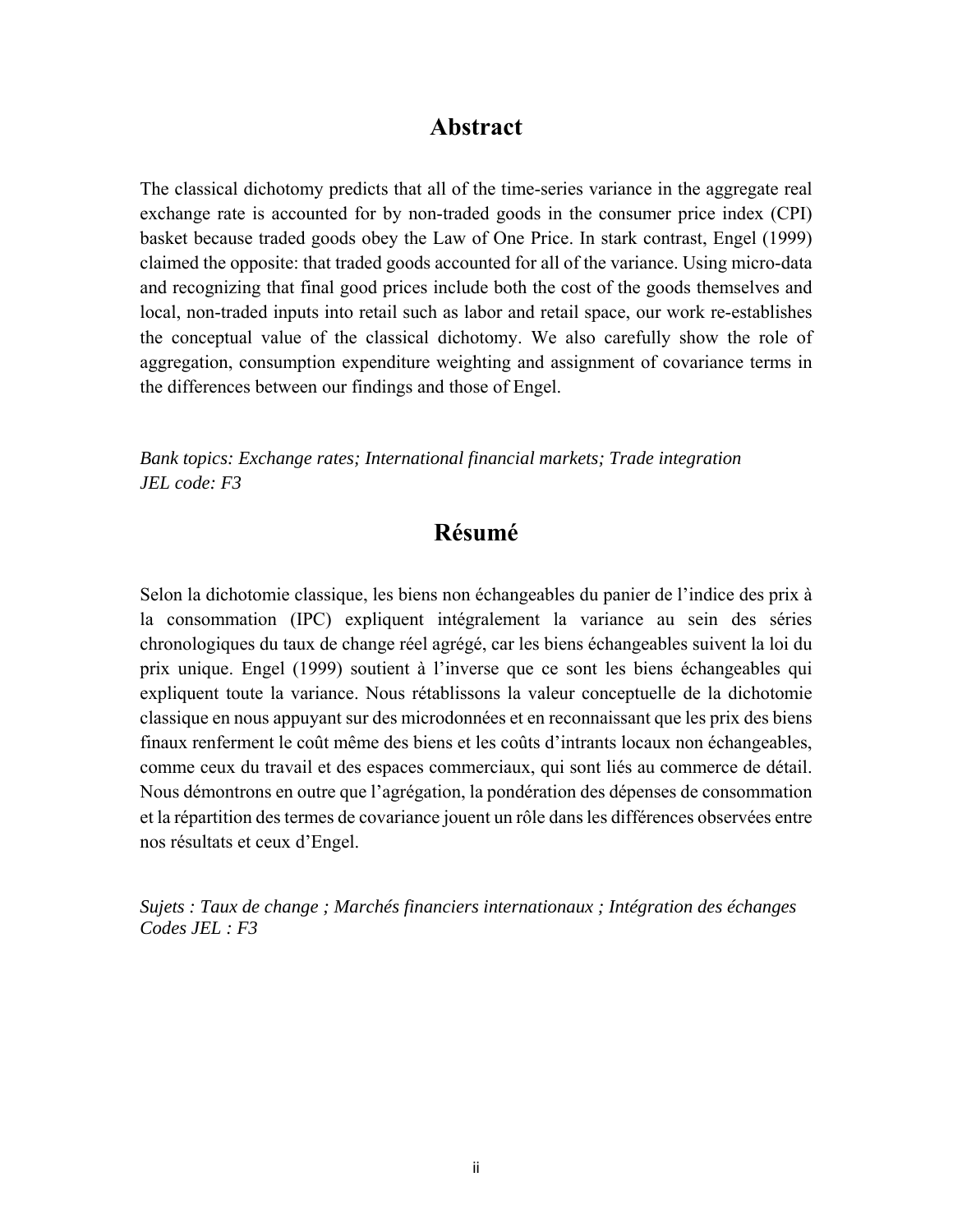## Non‐Technical Summary

The classical dichotomy predicts that all of the time-series variance in the aggregate real exchange rate is accounted for by non-traded goods in the consumer price index (CPI) basket because traded goods obey the Law of One Price. In stark contrast, Engel (1999) claimed the opposite: that traded goods accounted for all of the variance. Using retail price data at the level of individual goods and services across many countries of the world, we show that the classical dichotomy is a very useful theory of international price determination when applied to intermediate inputs. Specifically, we parse the role of non-traded (e.g., labor and retail space) and traded inputs at the retail level, removing a significant source of compositional bias from the micro-data and highlighting the role of the two inputs in explaining real exchange rate dynamics. We also carefully show the role of aggregation, consumption expenditure weighting and assignment of covariance terms in the differences between our findings and those of Engel. Our results point to the usefulness of microeconomic theories that distinguish traded and local inputs and their composition in final goods.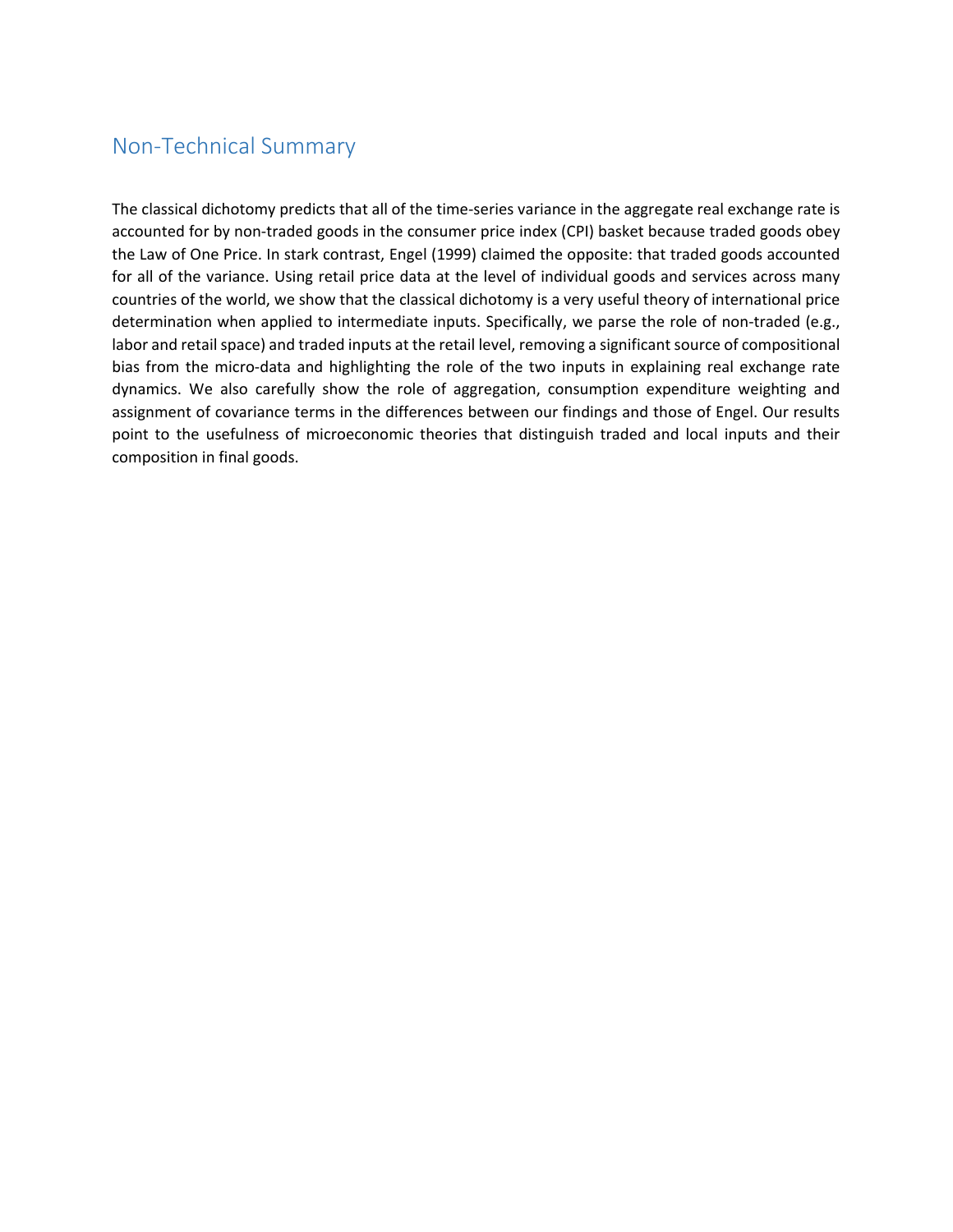## 1 Introduction

One of the most robust facts in international finance is that bilateral real exchange rates are highly variable over time, and typically more so the more variable the bilateral nominal exchange rate. Taking the benchmark of constant real exchange rates, or relative purchasing power parity (PPP), these facts indicate that goods markets are nationally segmented. The practical challenge in addressing this empirical fact with existing quantitative models is knowing where to place the frictions. In contrast to most trade models, consumers obtain the lion's share of their consumption goods through intermediaries brick-and-mortar retail stores—thus leading to an important role for a "distribution" wedge. We argue that to fully appreciate the role of this form of market segmentation, highly disaggregate data are needed.

The reason is simple: at the level of aggregation of most consumer price index (CPI) sub-indices the underlying retail cost structure of a category of final goods has a substantive mix of the cost of the traded inputs and the local inputs, obscuring their separate role in international relative price dynamics. The food sub-index (a traded good in Engel's classification) is a prime example. Food consists mainly of two sub-categories: groceries and restaurant meals. The U.S. National Income and Product Accounts (NIPA) indicates that for grocery retailers, 36% of the cost is non-traded inputs while for the restaurant industry the share is 75%. Based on inputs, the classical dichotomy would treat groceries as traded goods and restaurant meals as non-traded services. Our approach indexes goods by their sector distribution share dramatically mitigating the impact of these arbitrary classifications.

We have two main findings. First, when we dichotomize the micro-data into traded and non-traded goods and create a two-sub-index version of the aggregate real exchange rate to emulate Engel (1999), the non-traded goods real exchange rate accounts for 66% of real exchange rate variation (for the average OECD country pair)—almost twice that of the traded good real exchange rate. This goes in the direction of the classical dichotomy and contrasts sharply with Engel's assertion that almost all of the variation in the aggregate real exchange is due to the traded real exchange rate. We show that his result is a consequence of his arbitrary rearrangement of terms in the variance de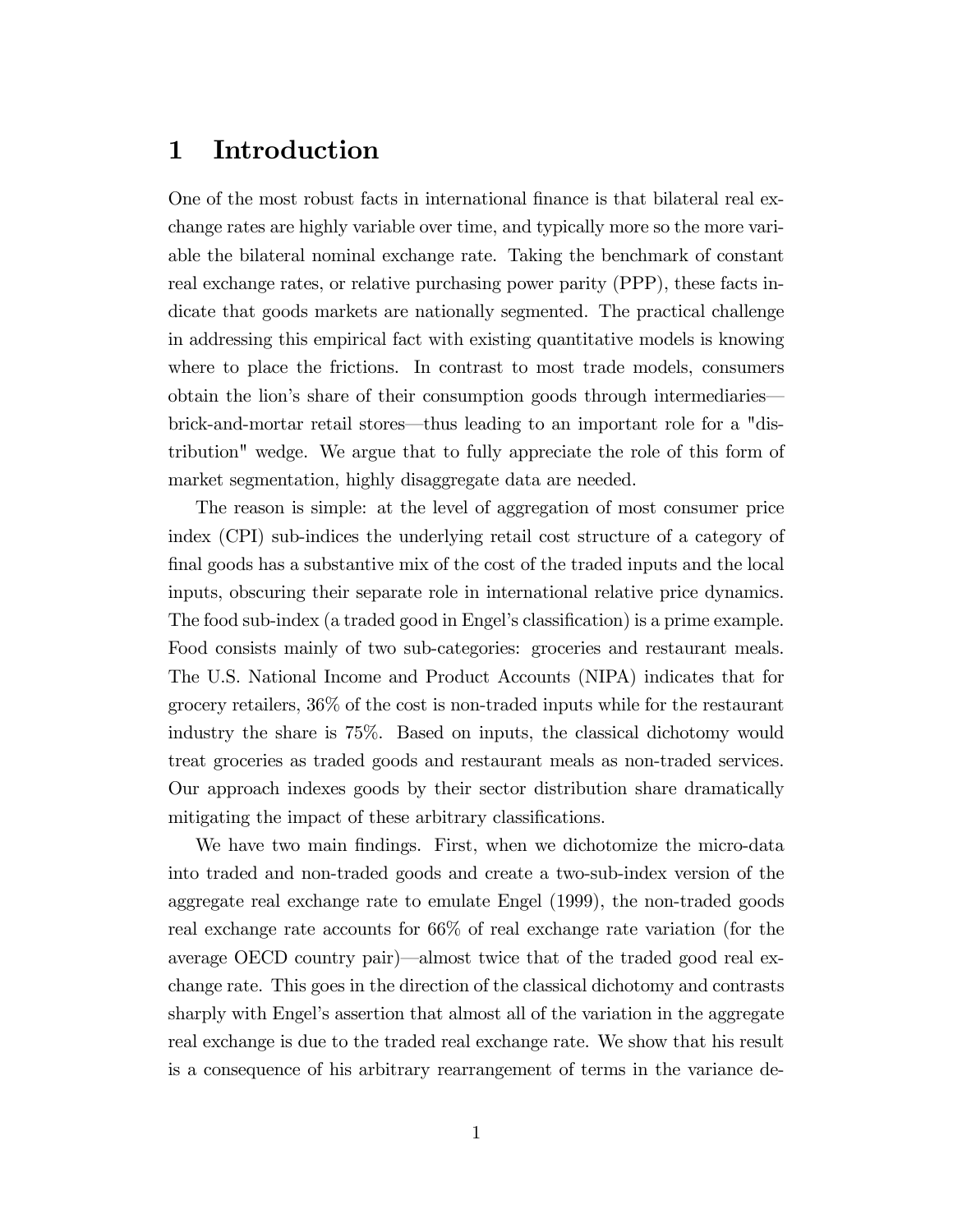composition, which has the impact of attributing the covariance between the traded and non-traded real exchange to the traded component while also failing to weight the variance of the traded real exchange rate by its expenditure share.

Second, the classical dichotomy looks much more compelling when we model each final good as a composite of a non-traded input and a traded input using distribution shares from the NIPA and back out the contribution of nontraded and traded inputs to the variance of the aggregate real exchange rate. Non-traded inputs account for 85% of the total variance (for the average OECD country pair). The fractions accounted for vary only modestly across different collections of bilateral city pairs such as the OECD, non-OECD or North America. Simply put, the segmentation of markets in macroeconomic models should be weighted toward non-traded inputs along the lines of Corsetti, Dedola and Leduc (2008), but not with the symmetry across goods they assume. The fact that considerable variation remains even for the traded inputs points to the important quantitative role of traditional trade frictions (official and natural barriers to trade) and markups of imports at the dock that is emphasized in the existing trade and industrial organization literature.

Finally, as the analysis becomes more granular as is necessary to consider cross-sectional differences sector-by-sector or good-by-good, the difference in the roles of traded and non-traded inputs in accounting for wedges in law of one price (LOP) deviations becomes increasingly stark and intuitive. An item with a relatively low cost of distribution  $(17\%)$ , such as a compact car, has only 28% of its LOP variance attributed to non-traded inputs, whereas an item with a very high cost of distribution  $(85\%)$ , a man's haircut with tip included, has  $92\%$  of its LOP variance attributed to non-traded inputs. This is not surprising, as a haircut is the archetype non-traded good. This example also illustrates that even services, which are not themselves traded, use a nominal amount of traded inputs, which mitigates the level of segmentation in this large and growing sector.

The rest of the paper proceeds as follow. In Section 2, we present the data. In Section 3, we describe our methodology and compute individual contributions of LOP deviations to aggregate real exchange rate (RER) volatility. In Section 4, we document a striking positive relationship between the magni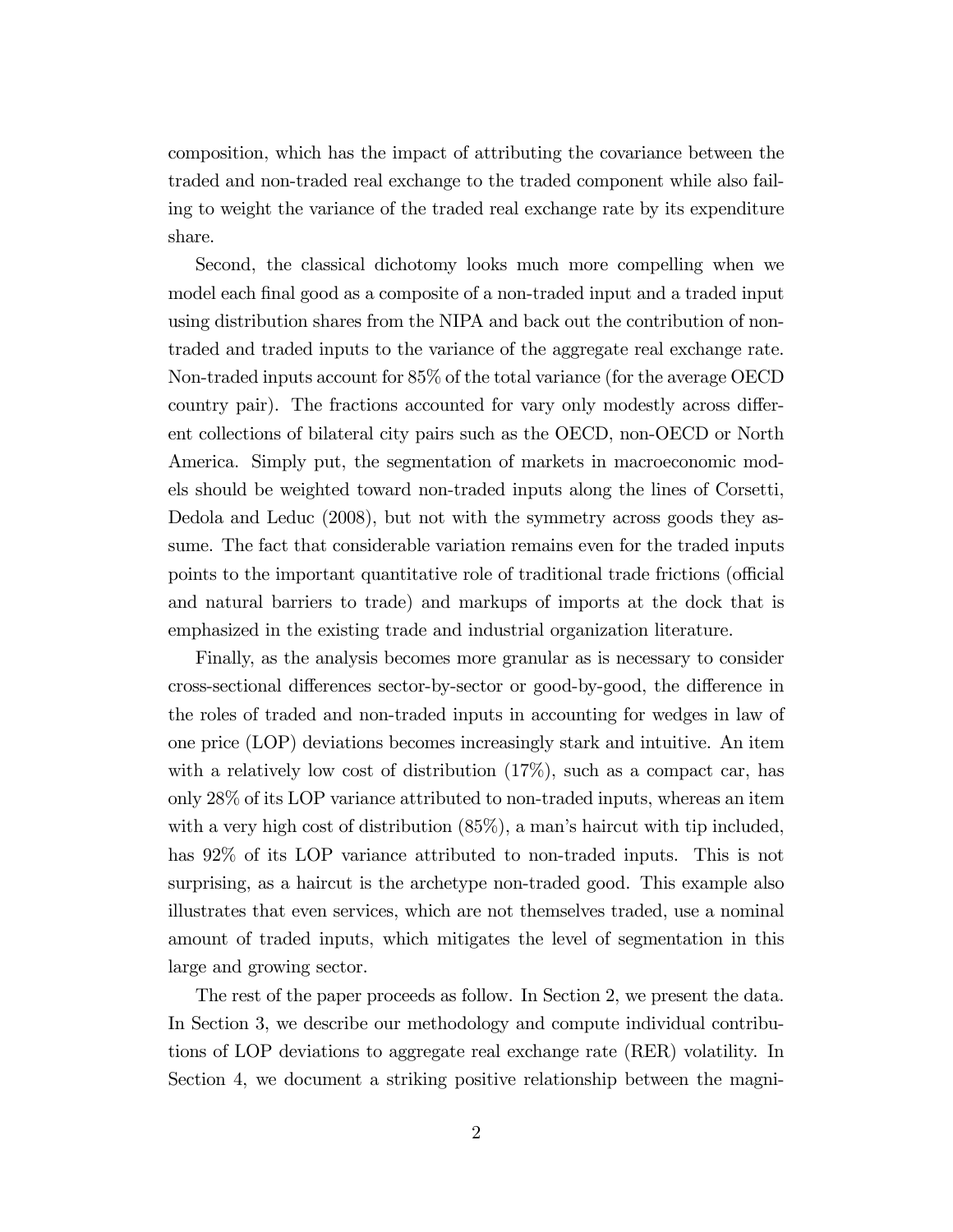tude of the contribution of an LOP deviation to aggregate RER volatility and the cost- share of inputs used to produce that good. Then, we develop and estimate a two-factor model, and aggregate these factors to measure the contribution of intermediate traded and local inputs to aggregate RER volatility. In Section 5, we show that our microeconomic decompositions, when aggregated, look very similar to earlier studies using aggregate CPI data, but the economic implications are starkly different. Section 6 concludes.

## 2 The Data

There are four sources of data used in this study; each is discussed in detail below. The first and primary data source is the Economist Intelligence Unit (EIU) Worldwide Survey of Retail Prices. These are local currency prices collected at the city level (the most commonly known line-item is the Big Mac, as it features regularly in The Economist magazine). The remaining three supplementary data sources are specific to the U.S. and include detailed consumption-expenditure weights from the Bureau of Labor Statistics (BLS), and distribution margins and non-traded input shares computed from Bureau of Economic Analysis sources described below.

The EIU conducts the most comprehensive international price survey by a single agency in a consistent fashion over time and across countries. Begining in 1990, the EIU has collected prices of 301 goods and services across 123 (mostly capital) cities of the world. The panel used in this study is annual, from 1990 to  $2015<sup>1</sup>$ . The 301 line-items include a significant number of cases in which the item is priced in two different types of retail outlets. For example, all food items are priced in both supermarkets and mid-priced stores. Clothing items are priced in chain stores and in a mid-price/branded store. Since the goods and services are not specified down to the level of brands, these different outlet observations of a particular "good" are best thought of as varieties, similar to how goods are differentiated by country of origin in the trade literature (the Armington assumption). The prices are collected from

<sup>&</sup>lt;sup>1</sup>Spot exchange rates are applied to the city data surveyed by the EIU, and are available along with the price data for each year. The exchange rate reported is the spot rate for the survey date when the data was gathered (usually in September).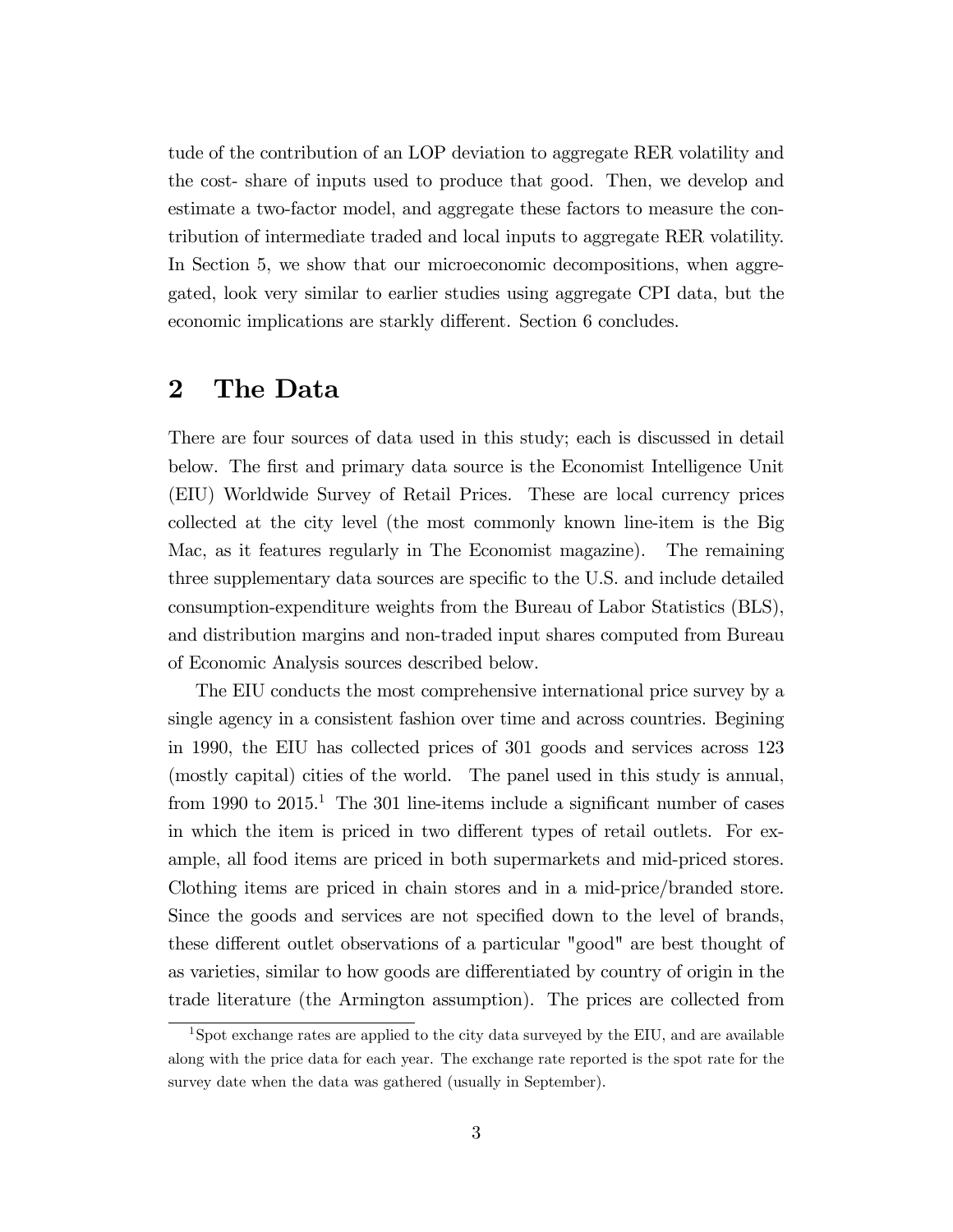the same physical outlet over time, thus the prices are not averages across outlets. These data have been used in a large number of peer-reviewed journal articles, though not for the purpose utilized here, and as far as we know, have not been updated to include the Great Recession (i.e., most studies have used the 1990-2005 window).<sup>2</sup>

The first supplementary data series is consumption-expenditure weights. These data are more aggregated than the EIU prices, leading us to allocate the 301 individual EIU line-items to 73 unique U.S. expenditure categories. We divide the sector level expenditure weights by the number of prices surveyed in each sector, so that each category of goods in the EIU panel has the same expenditure weight as in the U.S. CPI index. Because some sectors are not represented in the EIU retail price surveys, the expenditure shares are inflated by a common factor such that they add up to one.

The second supplementary source is from the Bureau of Economic Analysis Personal Consumption Expenditure Bridge Tables (1992). These tables show the value of consumer expenditures by expenditure category in producers' and purchasers' prices. The macroeconomic literature refers to this as the distribution wedge: the difference between what consumers pay and what producers receive divided by what consumers pay. For example, if final consumption expenditure on bread is \$1.00 and bread producers receive \$0.60, the distribution wedge is 0.40. This wedge includes wholesale and retail services, marketing and advertisement, local transportation services and markups.

For services, however, this is problematic as a meaure of the traded inputs in final consumption. The reason is simple: according to these tables, what consumers pay and what producers receive is the same value. Conceptually, this is inconsistent with the approach used for goods. For example, when a consumer (or that consumer's health insurance provider) receives a medical bill, the charges may include wage compensation for the physician and the cost of goods and non-physician services included in the overall treatment, whether or not it is itemized on the invoice. Since the doctors' services are local inputs while the goods used in production of medical services are traded

<sup>2</sup>Andrade and Zachariadis (2016), Bergin and Glick (2007), Burstein, Eichenbaum and Rebelo (2005), Crucini and Shintani (2008), Crucini, Shintani and Tsuruga (2010), Crucini and Telmer (2012), Rogers (2007).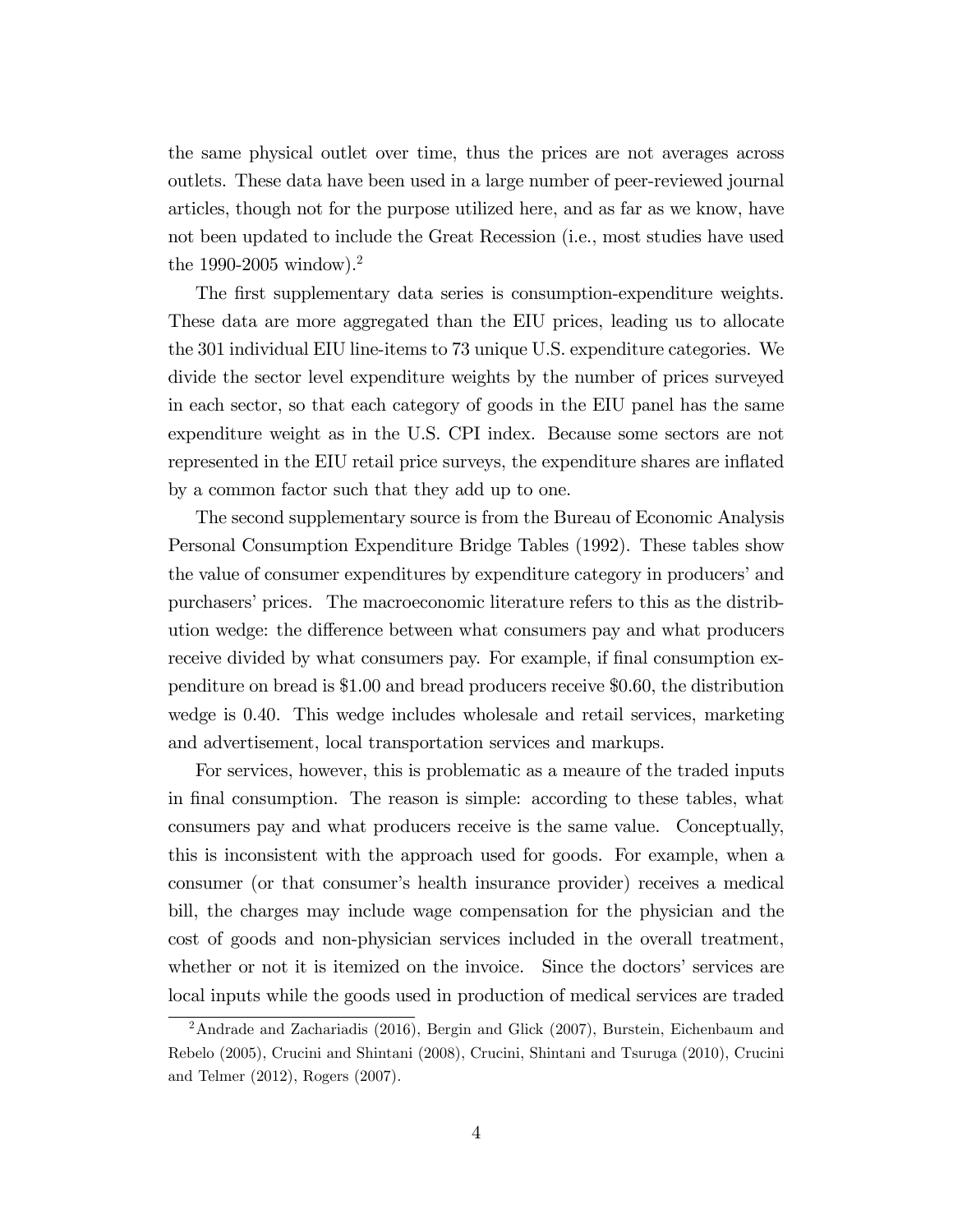inputs, we need to separate the two. In these circumstances, we use the 1990 U.S. input-output data to measure non-traded and traded inputs. Each retail item in the EIU panel is reconciled with an input-output sector and assigned a distribution share equal to the share of services that sector purchases.

The median item in the cross-section (including goods and services) has a distribution wedge of 0.41. In other words, the local factor content of a typical item in the consumption basket is about 40%. Weighting these wedges by Önal expenditure shares provides an assessment of their importance in aggregate consumption expenditure. The expenditure-weighted value of the distribution share varies slightly across sub-groups of locations in our analysis due to modest differences in the availability of micro-data across them: it is 0.48 for U.S. cities, 0.49 for OECD cities and 0.53 for non-OECD cities. Notice that all of these numbers consistently exceed the median across goods for the simple reason that consumption expenditure is skewed toward items with relatively high distribution shares.

Overall, our distribution wedges are similar to those used in Burstein et al. (2003) and Campa and Goldberg (2010). Instead of estimating the size of the distribution sector using aggregate data, Berger et al. (2012) measured the distribution wedges using U.S. retail and import prices of specific items from the U.S. CPI and producer price index (PPI) data. They find that the distribution wedges in these data are distinctively larger than the estimates reported for U.S. consumption goods using aggregate data. Their median U.S. distribution wedge across all items in their cross-section is 0.57 for imports priced on a c.i.f. (cost, insurance, and freight) basis and 0.68 for imports priced on an f.o.b. (freight-on-board) basis. While their dataset allows for a more disaggregated calculation of the distribution wedges, it does not include services, which constitutes a large fraction of consumption expenditure. Importantly for our results, Burstein et al. (2003) and Berger et al. (2012) found that the distribution wedges are stable over time. Therefore, RER variations appear not to be coming from changes in share of cost attributed to distribution wedges, but rather from changes in traded and non-traded input prices that are weighted by these shares in variance decompositions we conduct below.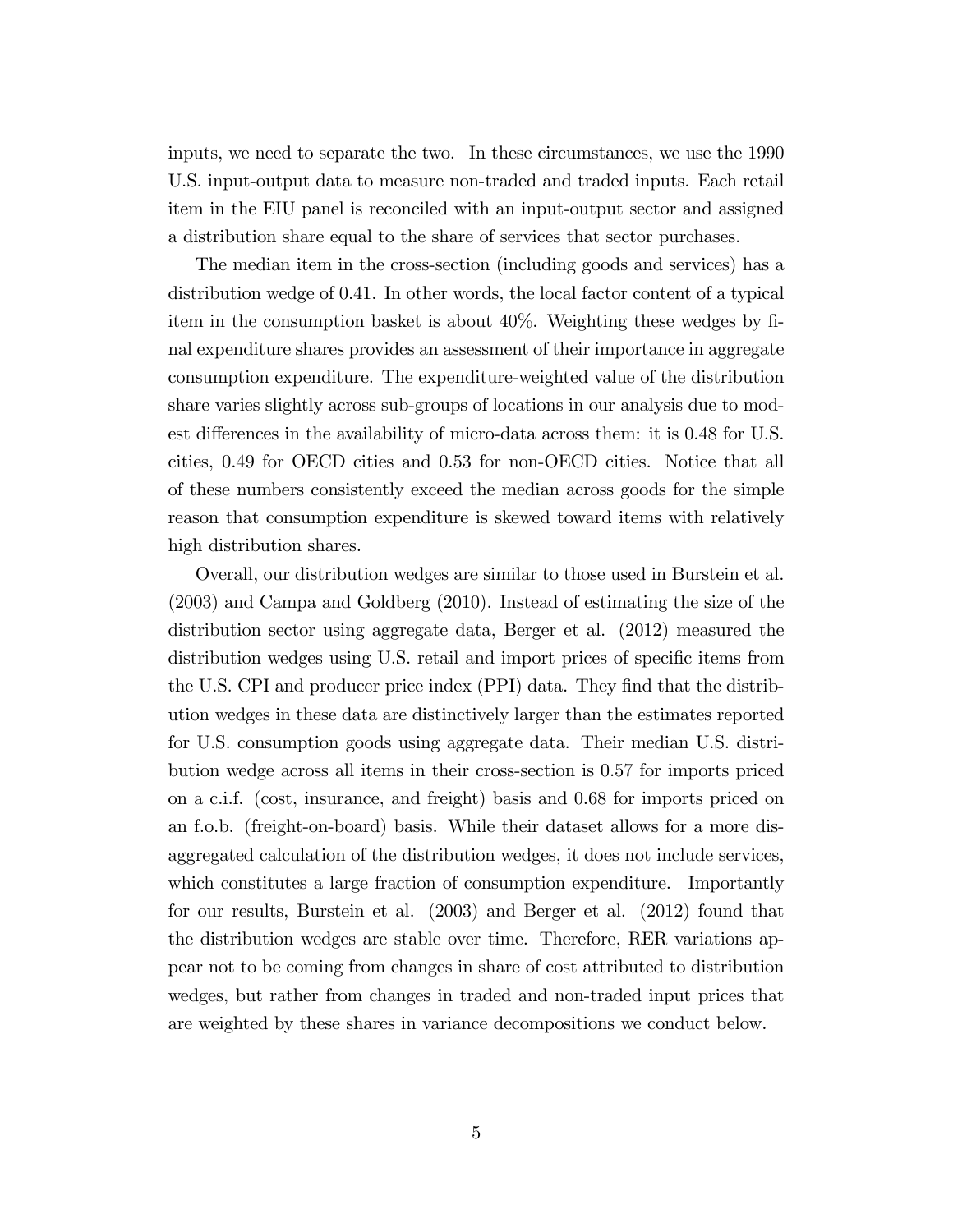## 3 Methodology

Our novel methodology for the variance decomposition of the aggregate real exchange rate involves four essential steps: i) construction of price indices using a common consumption basket (the same items and a common set of expenditure weights); ii) decomposition of the variance of the aggregate real exchange rate into the contribution of each LOP deviation; iii) estimation of a two-factor model to decompose the variation in LOP into the contribution of a non-traded (local) cost component and a traded cost component; iv) macroeconomic aggregation using this two-factor model to assess the role of traded and non-traded inputs (plus a small residual term) in aggregate real exchange rate variation.

## 3.1 Real Exchange Rates With Common Consumption Baskets

As the cognoscenti of CPI indices know, these indices are explicitly constructed with one goal in mind: to measure inflation of the basket of goods and services representative of consumption patterns of residents of their respective countries.<sup>3</sup> As a practical matter, the contents of the consumption basket vary dramatically across countries. This is formally known in trade theory as home bias: trade costs and taste differences skew the CPI basket away from foreign-produced goods and services, toward domestic ones. The implication of this fact is that real exchange rates constructed from CPI data violate the premise of the basic building block of PPP, the LOP. The LOP is a proposition about the equality of common-currency prices of identical goods.<sup>4</sup> While the EIU goods and services are not identical to the extent of bar-code level

<sup>&</sup>lt;sup>3</sup>It is also true that in attempting to achieve this goal, national statistical agencies use very different methods to survey retail prices and aggregate them into consumer price indices. The differences include: the geographic scope of the survey; the number of outlets surveyed; the frequency with which consumption expenditure shares are updated; and the treatment of product entry and exit.

<sup>4</sup>Strictly speaking, the LOP is the proposition that, after conversion to a common currency, the price of an identical good or service should differ across countries only to the extent of natural (traditional trade costs) and official (tariffs, quotas, voluntary export restraints) barriers to trade.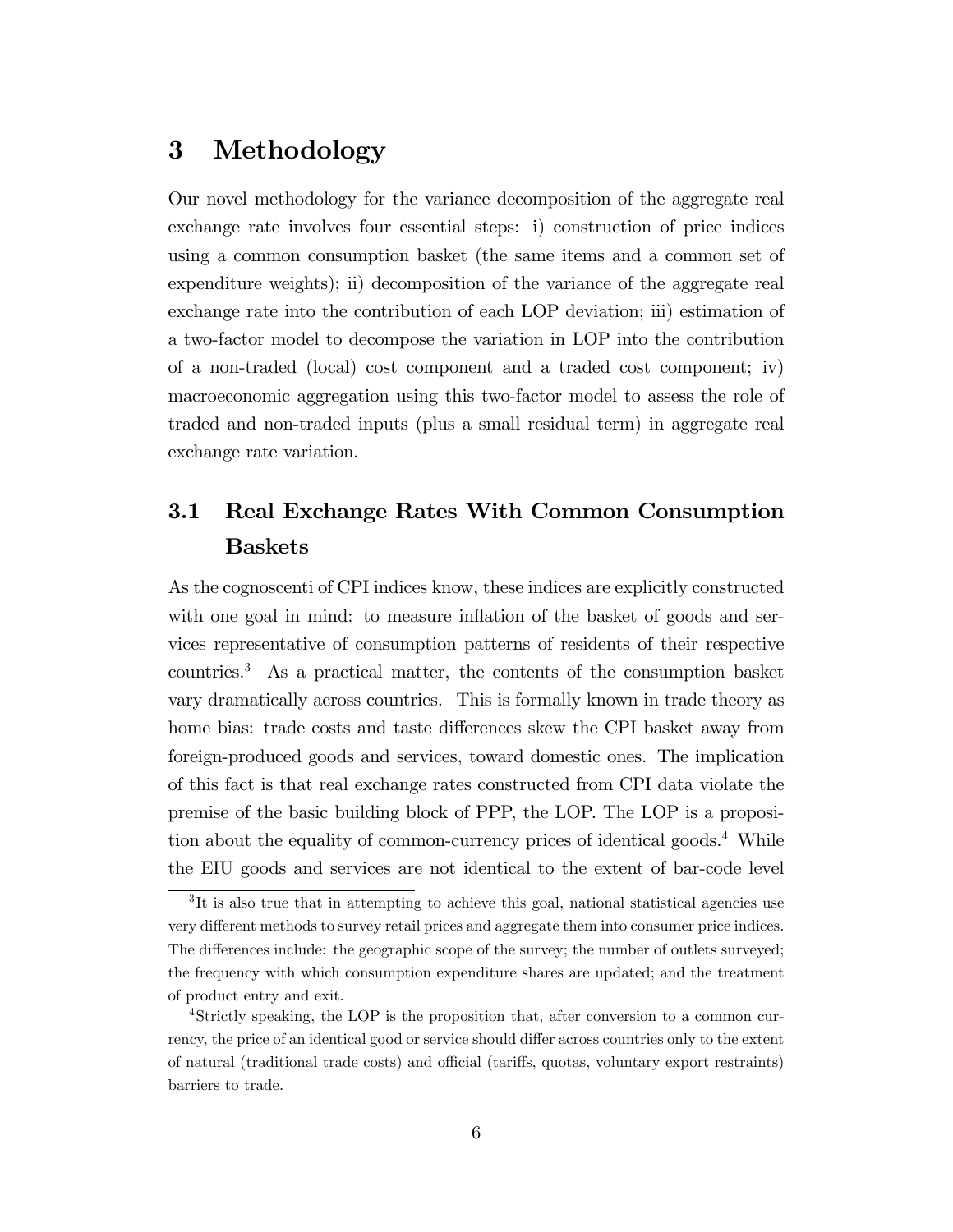data, they have the uncommon virtue of being collected by a single agency in a consistent fashion across time and locations. This allows us to construct a common basket as prescribed by the theory in the sense of including the same line-item list in each country and applying a common set of expenditure weights (common across countries) in the process of aggregation to an aggregate price index.

With these price indices in hand, any change in a bilateral real exchange rate must, by construction, be an expenditure-weighted average of the changes in the LOP deviations of the goods and services included in the price survey. To see this, consider the price index of country  $j$  defined as a geometric average of the local currency prices of individual goods and services  $(P_{ijt})$  in city j:

$$
P_{jt} \equiv \prod_{i}^{M} \left( P_{ijt} \right)^{\omega_i} \tag{1}
$$

Here  $\omega_i$  is the consumption expenditure weight applied to good *i*.

Our results are not sensitive to the precise expenditure weights used: the crucial part of the construction is that the weights are good-specific and not country-specific. When expenditure shares differ across goods, the change in the aggregate real exchange rate will reflect both changes in relative price of goods and changes in the prices of the same goods, and make the sources of the deviations impossible to isolate.<sup>5</sup>

The bilateral real exchange rate used in this study is the relative cost of this common basket across countries:

$$
Q_{jkt} = \frac{S_{jkt}P_{jt}}{P_{kt}},\tag{2}
$$

where  $S_{jkt}$  is the spot nominal exchange rate between city j and k, and  $P_{jt}$ and  $P_{kt}$ , are price levels constructed as shown above. If  $Q_{jkt}$  exceeds unity, the price level is higher in city j than city k in year t.

#### 3.2 Microeconomic Variance Decomposition

Because we are able to construct our own price indices and correspondent aggregate real exchange rates, the logarithm of the aggregate RER is exactly

<sup>5</sup>We use U.S. sector-level consumption expenditure weights, assigning each line-item price to a sector and dividing the sector weight equally among the items in the sector.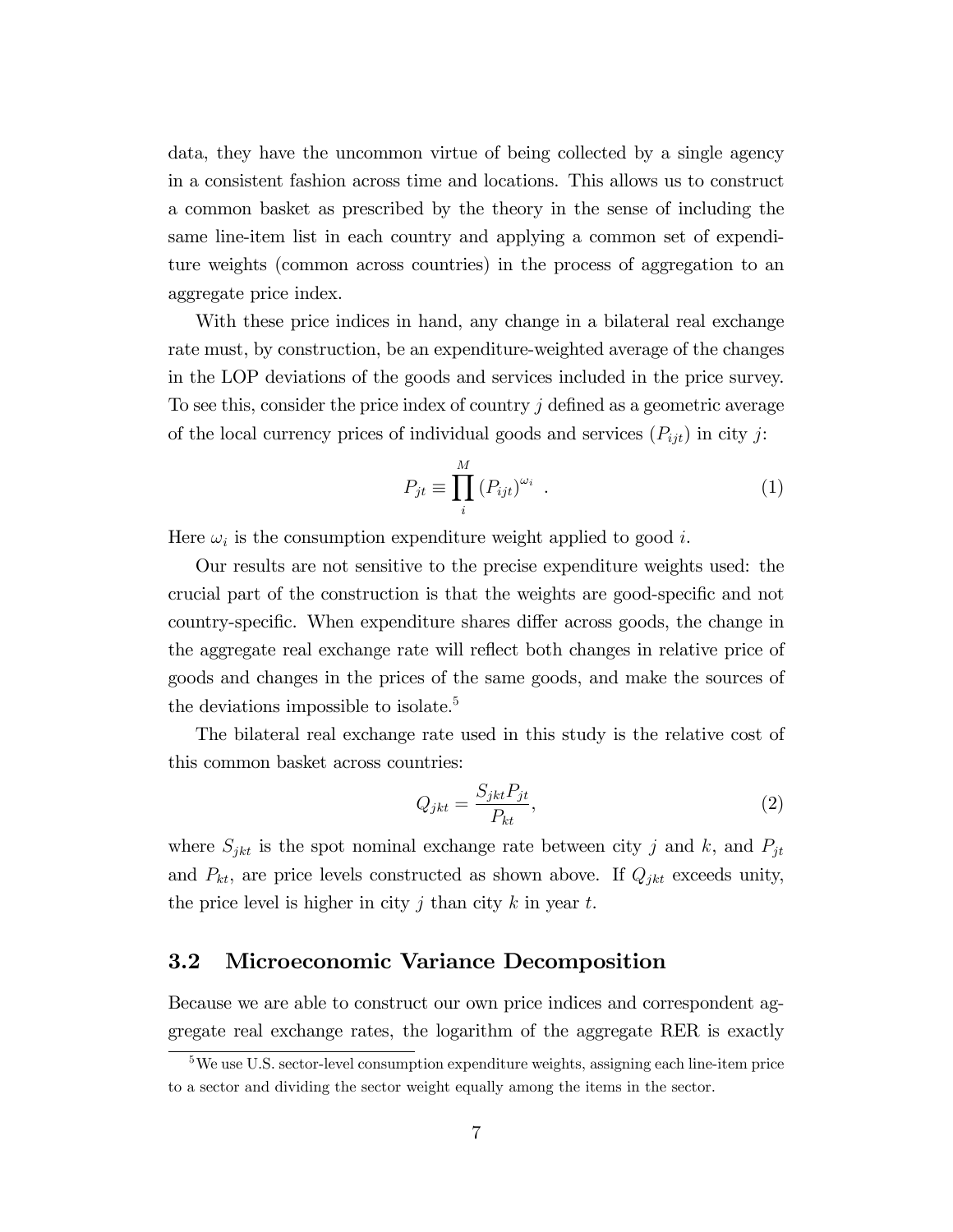equal to the expenditure-weighted average of the logarithm of the LOP deviations:  $\overline{M}$ 

$$
q_{jkt} = \sum_{i}^{M} \omega_i q_{ijkt} . \qquad (3)
$$

To see this, substitute the price index (1) into (2) and take logarithms of both sides.

Notice that this is a very high-dimensional object because the sum is taken over about 202 LOP deviations. A standard variance decomposition of the aggregate real exchange rate using these micro-data would entail estimating  $M(M-1)/2$  covariances (typically 20,301 covariances for each bilateral city pair in our application). Fortunately, macroeconomic models typically have little to say about, for example, the covariance between the LOP deviations of apples and haircuts.

Instead, our microeconomic variance decomposition exploits the relationship between variance and covariance, reducing the number of moments to compute by a factor of about 100, (i.e., from 20,301 to 202). Taking the covariance of the variables on each side of this expression with respect to the aggregate real exchange rate,  $q_{jkt}$ , one arrives at:

$$
var(q_{jkt}) = cov(q_{jkt}, \sum_{i} \omega_i q_{ijkt}) = \sum_{i} \omega_i cov(q_{ijkt}, q_{jkt}). \qquad (4)
$$

Dividing all terms on both sides of the equation by the variance of  $q_{jkt}$  results in the variance decomposition:

$$
1 = \sum_{i} \omega_i \frac{cov(q_{ijkt}, q_{jkt})}{var(q_{jkt})} = \sum_{i} \omega_i \beta_{ijk} , \qquad (5)
$$

which has the convenient property of being the same dimension as the vector of goods and services used to construct the aggregate real exchange rate, M.

Simply put: the contribution of the deviation from the LOP of good  $i$  to the variance of the aggregate RER is the product of its expenditure share,  $\omega_i$ , and its good- and location-pair-specific beta,  $\beta_{ijk}$ . This decomposition is analogous to the use of betas to describe the contribution of the return on an individual stock to the variance of the return on the stock portfolio. As in Önance applications, what matters is covariance risk. Covariance risk is also a natural metric for macroeconomics as the tendency of prices to exhibit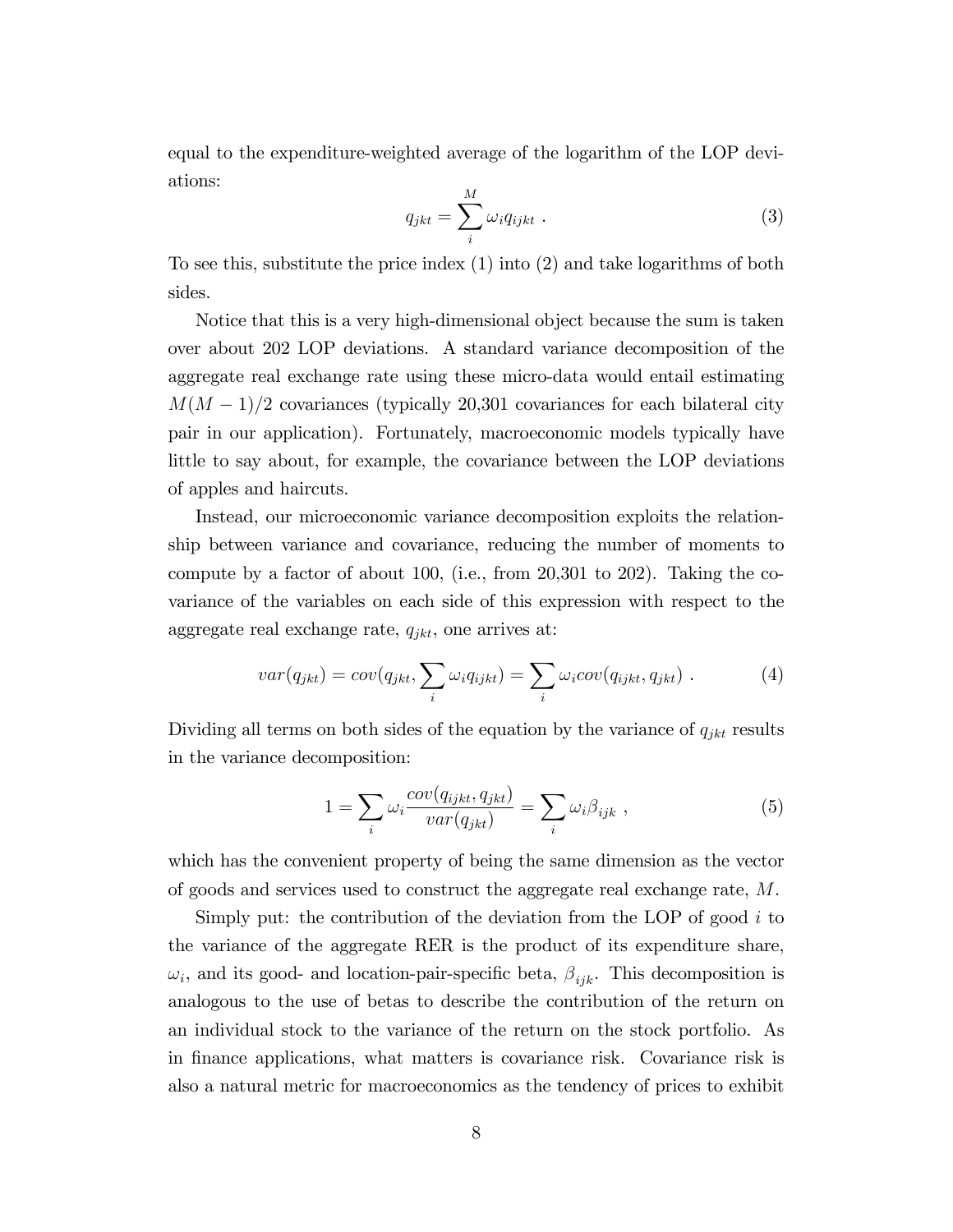local currency price stickiness will show up as a general tendency for a positive covariance,  $\beta_{ijk} > 0$ , reflective of exchange rate risk.

The utility of this decomposition is particularly intuitive for stark benchmarks taken from the existing theoretical literature. Suppose all prices are equally "sticky"; that is, fixed in local currency units during the period in which a nominal exchange rate movement occurs and then adjusted to exactly satisfy the LOP at the end of the period. If the nominal exchange rate is the only underlying shock, every single good would contribute exactly the same amount to the variance of the aggregate RER,  $\beta_{ijk} = 1$ . This characterizes the view that all goods markets are equally segmented, "goods are all alike"; it produces a degenerate distribution of the  $\beta$ s with all the mass at 1. Put differently, a nominal exchange rate change essentially shifts the mean of the price distribution in the home country relative to the foreign country without altering relative prices within either country.

Suppose instead that all traded goods adjusted instantaneously to the nominal exchange rate movement while non-traded goods take one period to adjust. Now non-traded goods account for all of the variance and traded goods for none of the variance. This example characterizes the classical dichotomy of international finance: it produces a degenerate distribution of  $\beta$ s with two mass points. One mass point in the distribution of betas is at the value  $\beta^T = 0$ , which has mass (probability) equal to the expenditure share for traded goods in the microeconomic sample (0.4). The second mass point in the distribution has probability 0.6 (the fraction of expenditure on non-traded goods) and given the identity solved in equation (5), this mass must occur at the point  $\beta^N = (0.6)^{-1} = 1.7.$ 

Table 1 reports summary statistics for the microeconomic variance decomposition defined by equation (5). The mean beta for non-traded goods does exceed the mean for traded goods in most cases, ranging from a difference of 0.35 (1.09–0.74) for U.S.-Canada city pairs to a low of 0.21 (1.00–0.79) for non-OECD city pairs. The relative standard deviation of the LOP deviations average twice that of the aggregate RER, indicative of considerable idiosyncratic variation in LOP deviations. The mean correlation of LOP deviation and PPP deviation is 0.42 in the pooled sample. The fact that the distribution of betas is not degenerate at unity is consistent with the observation by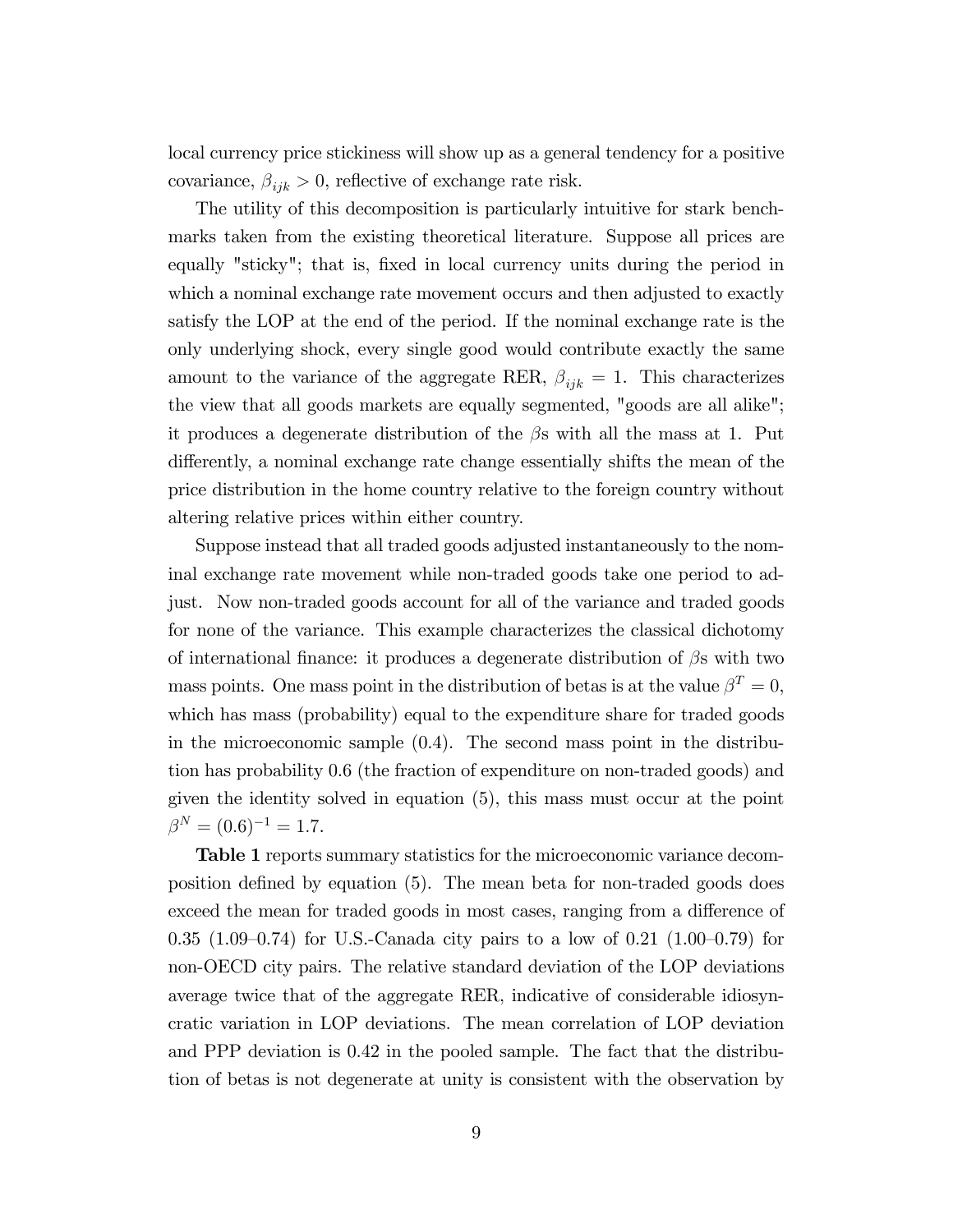Crucini and Telmer  $(2012)$ —LOP deviations are not driven by a common factor such as the nominal exchange rate; much of the variation is idiosyncratic to the good.

This begs the question: What does the empirical distribution of  $\beta_{ijk}$  look like in relation to our stark benchmarks? Figure 1 provides the answer: it presents three kernel density estimates: one density for all goods (grey line), one density for traded goods (red line) and one density for non-traded goods (blue line). The vertical lines denote the mean beta across goods and services within each of the three groupings. These distributions have absolutely no resemblance to either of the two stark views described above. There is far too much heterogenity in the  $\beta$ s to be content with the broad-brushed view that goods markets are equally segmented internationally. Afterall, the support of the distribution extends from  $-2$  to  $+4$ ! Turning to the classical dichotomy, the density of the  $\beta$ s for the traded goods should be degenerate at 0 (its mean is actually 0.75) and the density of the betas for the non-traded goods should be degenerate at 1.7 (its mean is 1.01). The means of the distributions go in the direction of the classical dichotomy, but the distributions overlap to such a degree as to obscure almost any distinction between them.

In summary, the contribution of individual goods to aggregate RER variability shows a central tendency, but with considerable variation across individual goods. The stark views of local currency sticky prices or the classical dichotomy theories of international price adjustment commonly imposed in the quantitative theoretical DGSE literature are non-starters in describing the underlying micro-data. And yet, things are not so grim. Our variance decomposition approach establishes the empirical validity of the classical dichotomy at the level of inputs into production of final goods, while also showing an important role for incomplete pass-through of nominal exchange rate changes to local currency prices of traded goods (inputs into retail sales), consistent with the existing literature that has focused on prices at the dock.

#### 3.3 Trade in Middle Products

The phrase "trade in middle products" is the title of an often overlooked but very insightful contribution to trade theory by Sanyal and Jones (1982). They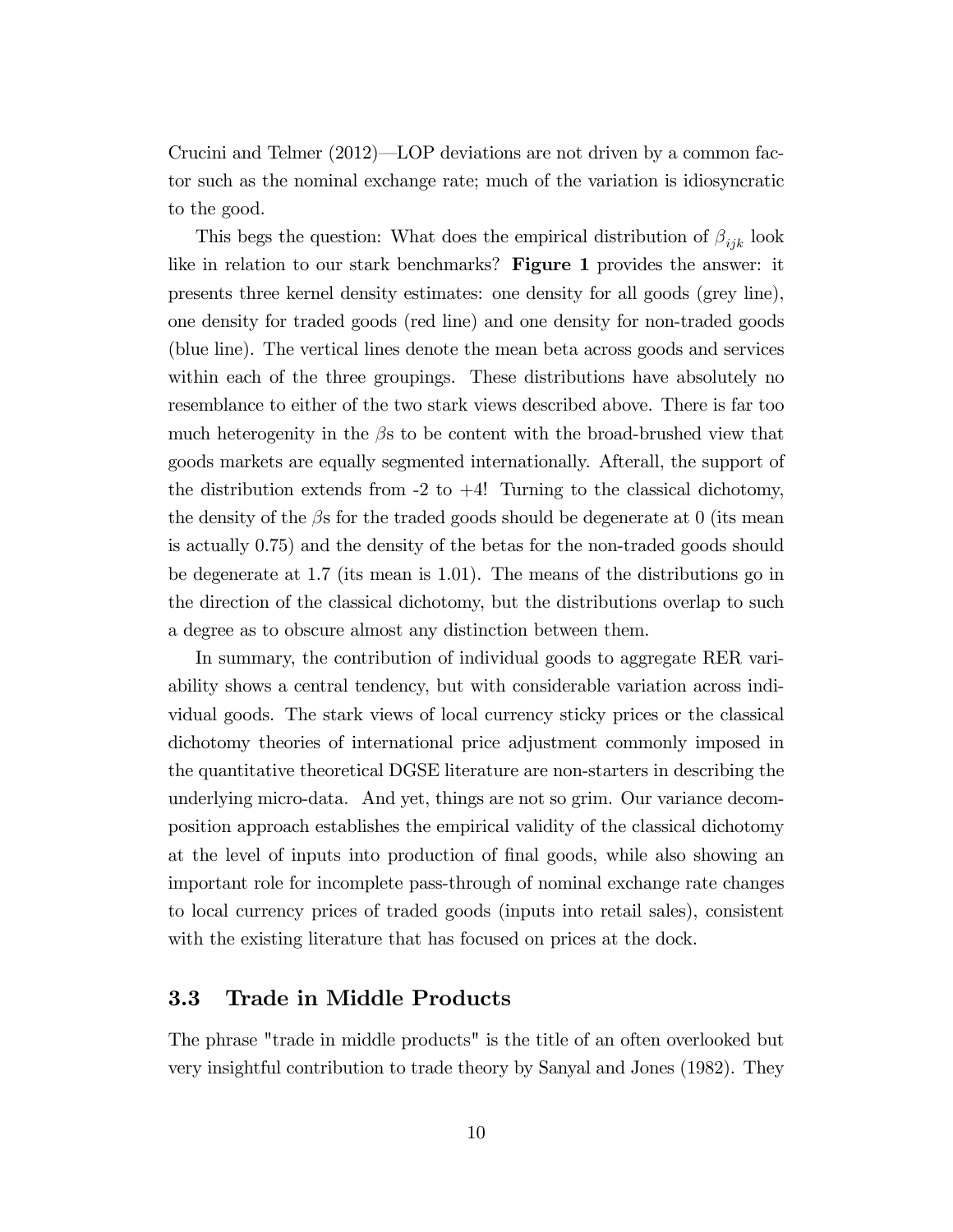model each final good and service as a composite of an internationally traded intermediate input and local factor inputs (largely labor and capital services devoted to retail and distribution). This theory differs in an essential way from the large existing literature emphasizing trade in intermediate inputs as these are theories about the international factor content of goods that are traded across countries. In the Sanyal and Jones model, consumer goods are not traded—which inevitably makes their prices more sensitive to local factor market conditions. Essentially the retail market is a clear point of demarcation that segments Önal markets while free trade occurs in intermediate traded input (up to official and natural barriers, of course). Essential for our application is the fact that the local factor content varies dramatically across goods.

While Sanyal and Jones did not specify a production function for final goods, here, we follow a large and growing literature (see, for example: Engel and Rogers (1996), Crucini, Telmer and Zachariadis (2005)) and assume that each retail good is a Cobb-Douglas aggregate of local labor and traded inputs, with cost shares  $\alpha_i$  and  $1 - \alpha_i$ , respectively. Two appealing features of the Cobb-Douglas aggegator are the constancy of cost shares across time and the fact that it provides a rationale for the use of geometic averages of prices rather than raw averages employed by many national statistical agencies.

Solving the retail firm's cost minimization problem under perfect competition leads to the following unit price for good  $i$  in city  $j$  (up to a constant factor of proportionality, ignored here as it is irrelevant in what follows):

$$
P_{ijt} = W_{jt}^{\alpha_i} T_{ijt}^{1-\alpha_i}.
$$
\n
$$
\tag{6}
$$

Taken literally,  $W_{jt}$  is the unit input cost of local factors of production, which would include labor and retail space (our notation emphasizes labor inputs), and  $T_{ijt}$  the cost of the traded input inclusive of a transportation cost and a markup from the source to the destination. Our empirical methodology requires markups ( $\mu$ ) over marginal need to take one of two forms: i)  $\mu_{it}$ , a time-varying but common proportional markup specific to the good but common across locations, or ii)  $\mu_{ij}$ , a good- and destination-specific markup that does not vary over time.

The logarithm of the LOP deviation across bilateral city pair  $j$  and  $k$  for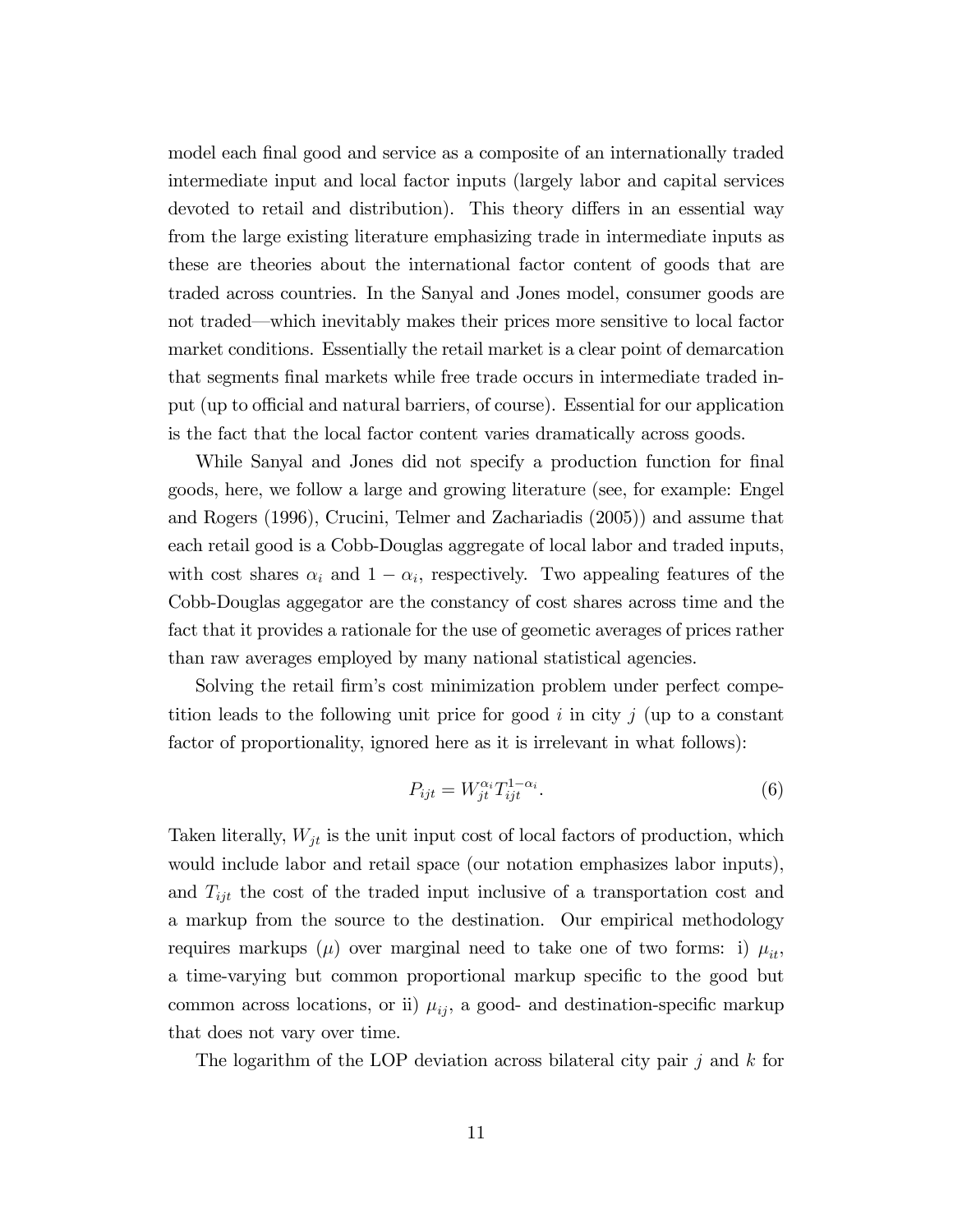good  $i$  is thus

$$
q_{ijkt} = \alpha_i w_{jkt} + (1 - \alpha_i) \tau_{ijkt} , \qquad (7)
$$

where each of the variables is now the logarithm of either the relative local factor input prices,  $w_{jkt}$  (variation in international wages of unskilled workers, once wages are converted to common currency and efficiency units), and the LOP deviation of the traded good itself,  $\tau_{i j k t}$ . Simply put: the LOP deviation for good i, across bilateral city pair, j and k, depends on the deviation of distribution costs and traded input costs across that pair of cities, weighted by their respective cost shares.

This leads to a crisp mapping between the beta for an individual retail good or service and the properties of time series variation of local input costs and traded input costs. To see this, recall the definition of  $\beta_{ijk}$  is:

$$
\beta_{ijk} = \frac{cov(q_{ijkt}, q_{jkt})}{var(q_{jkt})}.
$$
\n(8)

Substituting the identity  $q_{ijkt} = \alpha_i w_{jkt} + (1 - \alpha_i) \tau_{ijkt}$  on the right-hand-side gives:

$$
\beta_{ijk} = \frac{cov(q_{ijkt}, q_{jkt})}{var(q_{jkt})} = \alpha_i \frac{cov(q_{jkt}, w_{jkt})}{var(q_{jkt})} + (1 - \alpha_i) \frac{cov(q_{jkt}, \tau_{ijkt})}{var(q_{jkt})}, \quad (9)
$$

which can be written more compactly by recognizing the covariance terms on the right-hand-side are also betas,

$$
\beta_{ijk} = \alpha_i \beta_{jk}^w + (1 - \alpha_i) \beta_{ijk}^{\tau} . \qquad (10)
$$

Effectively, this equation is what facilitates the partition of LOP variance into deviations arising from retail and distribution costs (the local inputs) from LOP deviations at the border (the traded inputs).

## 4 Results

The good-specific betas for the retail prices are directly estimable from the covariance of the LOP deviations and the aggregate real exchange rate (recall these estimates were displayed in **Figure 1**): the factor input betas  $(\beta_{jk}^w$  and  $\beta_{ijk}^{\tau}$ ), in contrast, are not. The approach we take is to estimate these as unobserved factors using a simple linear regression model.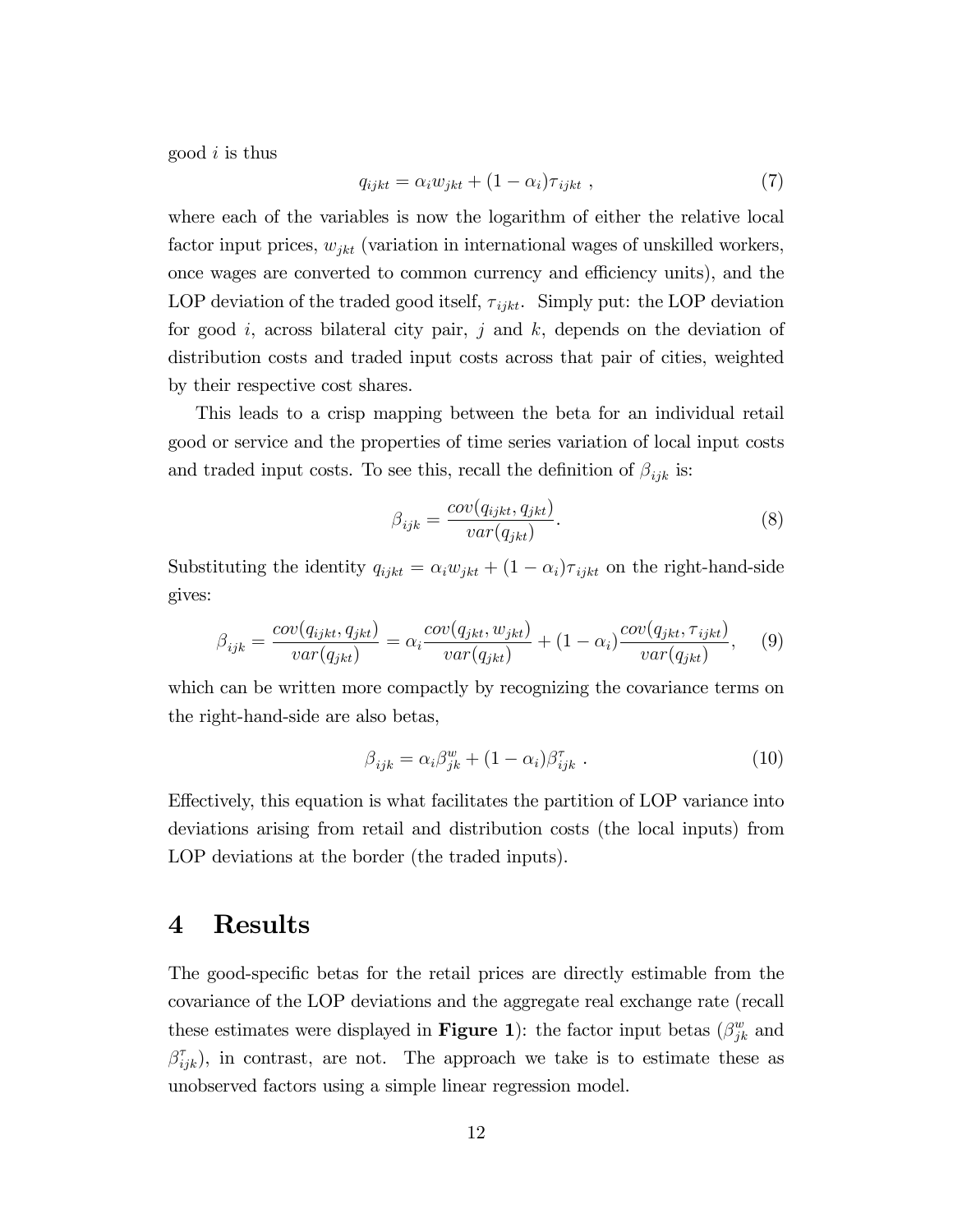The first step in this procedure is acccomplished by expressing the traded input factor as the sum of a component common to all goods and an idiosyncratic component specific to the good:  $\beta_{ijk}^{\tau} = \beta_{jk}^{\tau} + \nu_{ijk}$ . The contribution of good i to the variation of the bilateral RER across city pair j and k becomes:

$$
\beta_{ijk} = \alpha_i \beta_{jk}^w + (1 - \alpha_i) \beta_{jk}^\tau + \epsilon_{ijk} \,, \tag{11}
$$

where  $\epsilon_{ijk} = (1 - \alpha_i)\nu_{ijk}$ . In the language factor models,  $\alpha_i$  and  $(1 - \alpha_i)$  are "factor-loadings," on the local and traded factors,  $\beta_{jk}^w$  and  $\beta_{jk}^{\tau}$ , respectively. In most applications of factor models, the factor loadings are inherently difficult to interpret, but not here. Notice the observables are: i) the estimated betas,  $\beta_{ijk}$ , and ii) the distribution wedges from the U.S. NIPA data,  $\alpha_i$ . The unobservables are the two factors of interest,  $\beta_{jk}^w$  and  $\beta_{jk}^{\tau}$ .

These betas are estimated using a single-variable linear regression:

$$
\beta_{ijk} = \beta_{jk}^{\tau} + (\beta_{jk}^w - \beta_{jk}^{\tau})\alpha_i + \epsilon_{ijk} ,
$$

which, written in the more familiar intercept and slope form, is:

$$
\beta_{ijk} = a_{jk} + b_{jk}\alpha_i + \epsilon_{ijk} \tag{12}
$$

Comparing this equation to the theoretical model, it is apparent that the constant term and the slope parameter identify the two factors of interest:

$$
\beta_{jk}^{\tau} = a_{jk} \tag{13}
$$

$$
\beta_{jk}^w = a_{jk} + b_{jk} \tag{14}
$$

**Figure 2** presents a scatter-plot of the contribution of good  $i$  to the variance of the bilateral RER averaged across international city pairs  $(\beta_i)$  against the distribution share for that good (the non-traded input cost,  $\alpha_i$ ). Since the distribution shares are sector-level while the price data are good-level, the number of y-coordinates is the number of goods assigned to that sector and thus any variation in betas across goods within a particular sector must be attributed to differences in the role of the traded input. Notice the strong positive relationship between a final good's contribution to RER variability and its distribution wedge, the correlation of  $\beta_i$  and  $\alpha_i$ , is 0.67. This implies that a larger share of the time series variation in LOP deviation is coming from the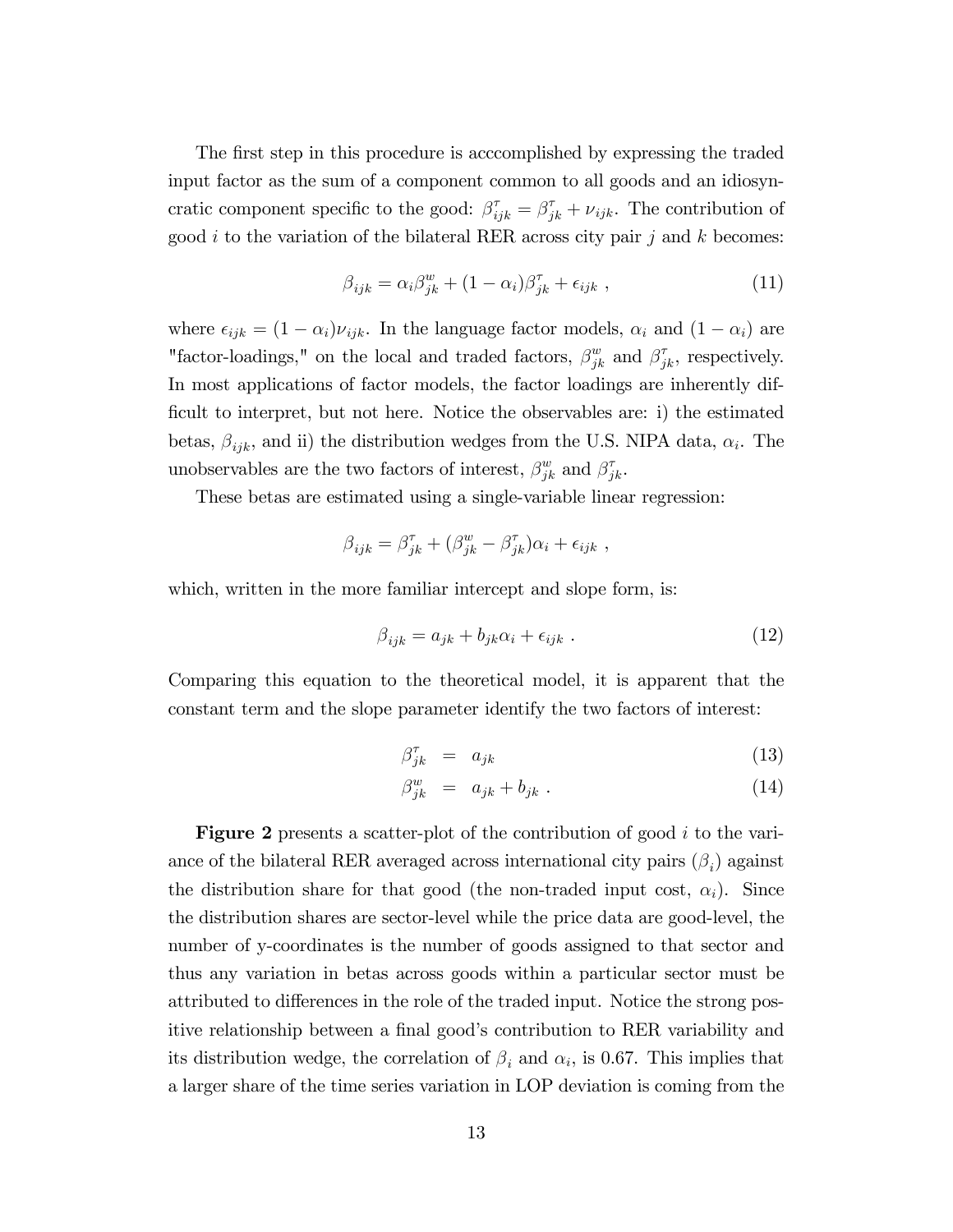local inputs than from traded inputs and this is increasing as we move from the left-side of the figure to the right-side. Conceptually, this is consistent with the view of the classical dichotomy applied at the level of inputs to retail production.

Items near the extremes are the anecdotes we tend to use in classroom discussions of traded and non-traded goods: 1 liter of gasoline (red dot) and a two-bedroom apartment (blue dot), for example. Based on our assignment of the EIU micro-data with the U.S. NIPA data, the cost share of local inputs for gasoline is 0.19 while for a two-bedroom apartment it is 0.93. The betas of these items are 0.59 and 1.12, meaning that a two-bedroom apartment contributes almost twice as much to variation in the aggregate real exchange rate than does retail gasoline. If final goods in the consumption basket could be dichotomized into such stark categories, the classical dichotomy would be much more successful in accounting for real exchange rates at the level of final goods. But, as the Ögure clearly shows, most consumption goods in the basket have a less stark cost structure. Take two important consumption categories as prime examples: food items have a non-traded input cost share in the neighborhood of 0.35, while the non-traded input share for clothing is about 0.5. The median good in our sample has a non-traded input cost share of 0.41. It is precisely because the cost share of the median good is close to 0.5 that the classic dichotomy applied to final consumption goods performs poorly, muddling the two underlying sources of variation. The cost structure of the typical retail good effectively averages away the differences in the underlying input cost variation. What researchers need to do is apply the theory of middle products where the classical dichotomy is a better description of the underlying stochastic properties—to input prices.

Table 2 reports the estimated factors averaged across city pairs within different country groups.<sup>6</sup> The standard deviations across city pairs are re-

 $6$ Note that since the distribution shares are more aggregated than the betas, we take simple averages of the betas across  $i$  for goods that fall into each sector for which we have distribution wedges. Following this aggregation, equation (12) is estimated by ordinary least squares (OLS) to recover the non-traded and traded factors. We also report results obtained by weighted least squares (WLS) where each observation is weighted by the inverse of the number of goods falling into each distribution-share sector (not shown), they are almost identical to the OLS estimates.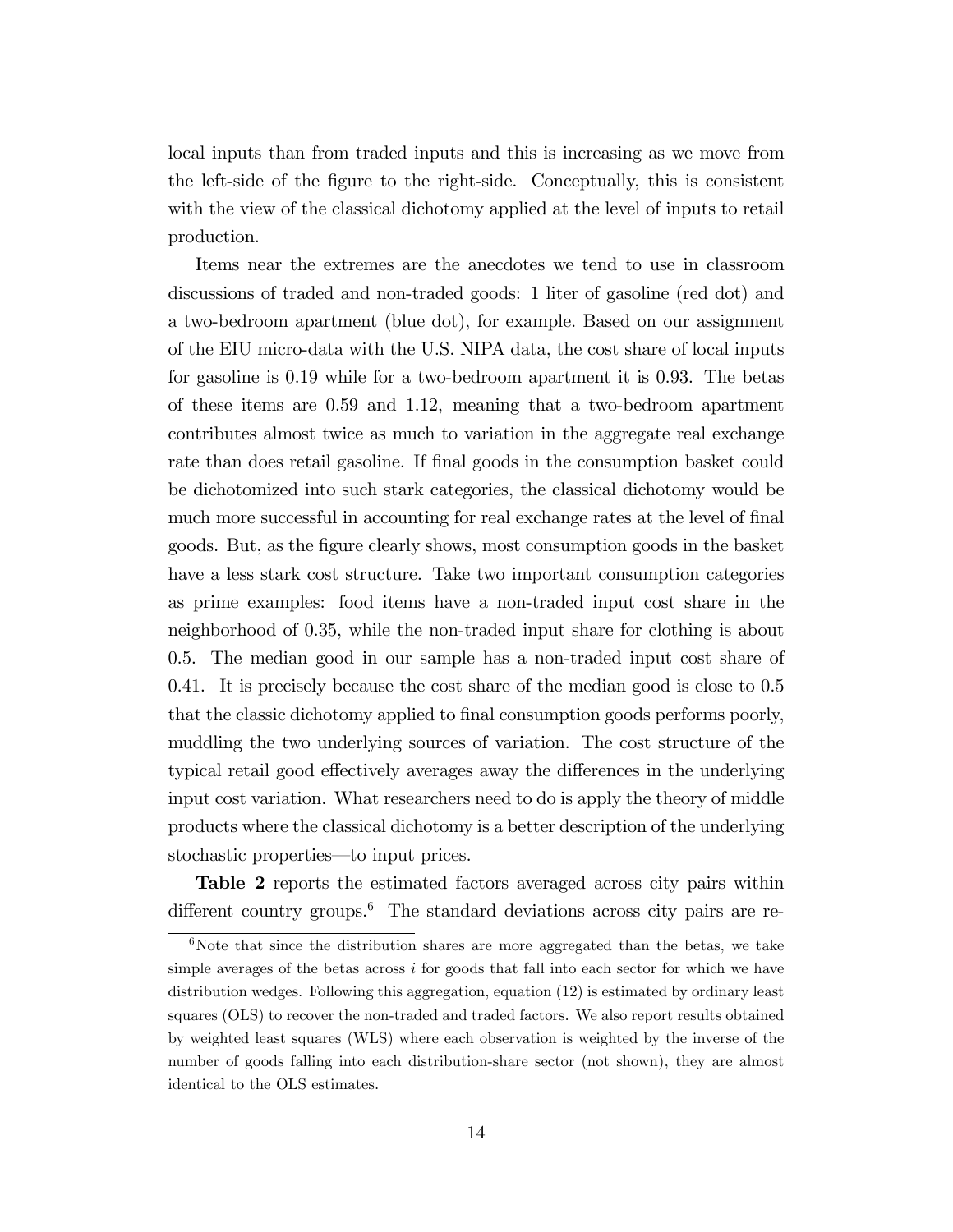ported in brackets. The differences across groups of locations and individual city pairs is discussed in a subsequent section. The first column pools all city pairs. The traded-factor averages 0.54 while the non-traded factor averages 1.05. This implies that, on average, non-traded inputs contribute twice as much as traded inputs to RER variations.

Recall that the average traded and non-traded goods have betas of 0.75 and 1.01. Notice that the traded input factor is much lower than the average contribution of a traded good to aggregate RER variability while the nontraded factor is about equal to the average contribution of a non-traded good to aggregate RER variability. This reflects two interacting effects. First, the non-traded factor is the dominant source of variation. Second, the average traded good has more of its cost accounted for by non-traded inputs than the average non-traded good has accounted for traded inputs. Thus, most of the bias in attributing non-traded factor content in decompositions of the variance of real exchange rates is due to the so-called traded goods. To see this more clearly, it is productive to examine the cross-sectional variance in the contribution of the non-traded and traded factors at the microeconomic level rather than average across goods as Table 2 does. We turn to this level of detail next.<sup>7</sup>

Once these two drivers of cost are estimated, it is possible to decompose the variance of each and every item in the basket into these two factors and a small residual term. This is particularly useful in placing a diverse literature intersecting trade, macroeconomics and industrial organization into a common empirical frame. In trade and industrial organization, for example, a researcher typically has very rich information about demand and cost structure about a particular sector and thus the ability to conduct a forensic analyis of the role of local inputs, traded inputs and markups for that sector, but not the ability to plug that implication into the larger picture of aggregate real exchange rate variation. Thus our method allows both cross-industry comparisons and a point of contact with the broader macroeconomic literature on

<sup>7</sup>Figure 3 shows the traded-input factor betas in ascending order (red), alongside the corresponding non-traded factor betas (blue). The red and blue horizontal lines represent the factor means of 0.54 and 1.05. The traded- and non-traded factor medians (0.54 and 1.05) are nearly identical to the means.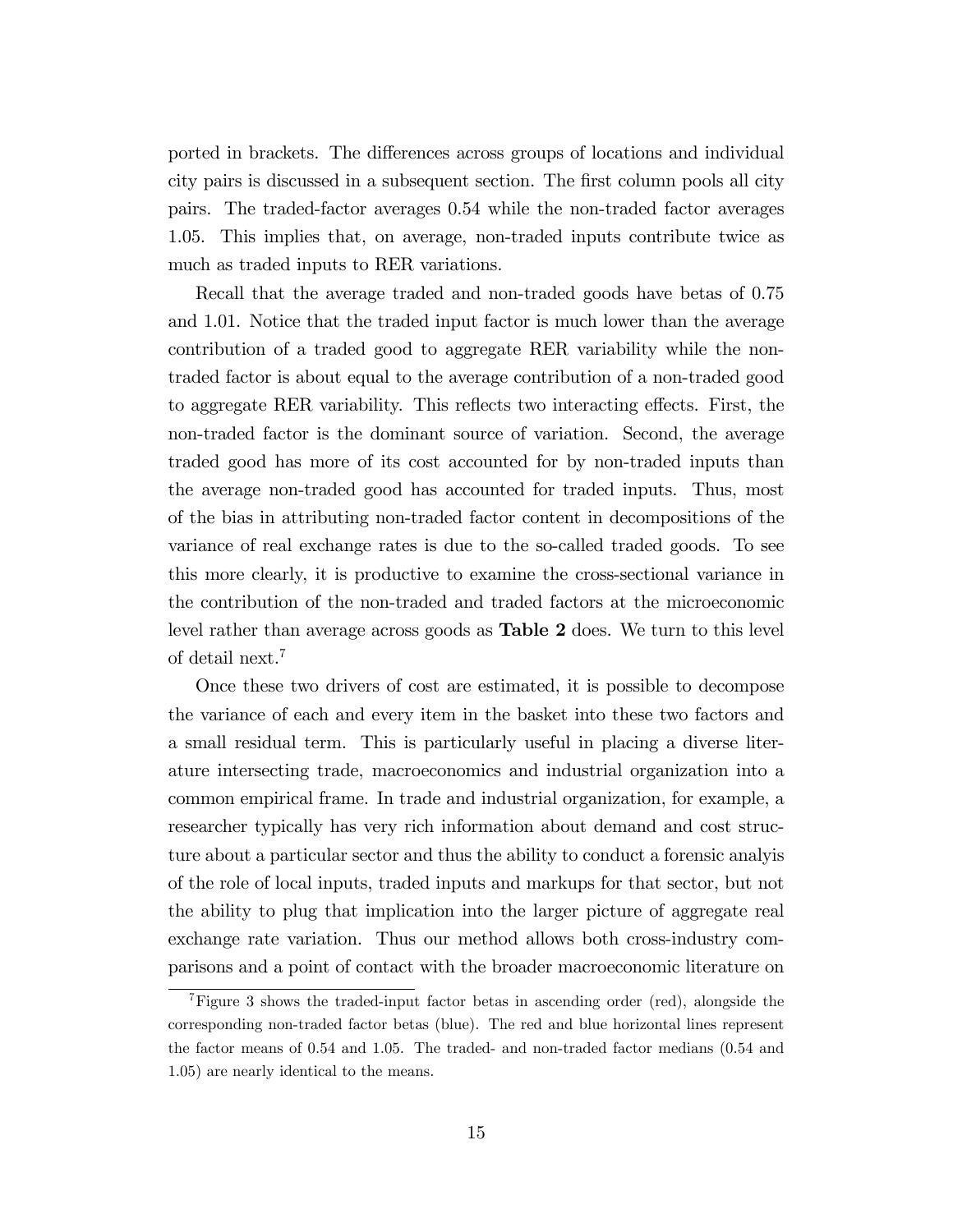retail price adjustment than has been possible in the past. In fact, our variance decomposition may be aggregated to any desired level—both aggregation into final consumption sectors or in terms of the underlying local and traded factor content of those sectors. This flexibility is valued because economic models at the intersection of trade and macroeconomics often use different levels of aggregation depending on the central question of interest.

#### 4.1 Microeconomic Variance Decompositions

Recall that after averaging the estimated equation  $(12)$  across jk pairs, we arrive at a decomposition of our original good-level betas:

$$
\beta_i = 1.05\alpha_i + 0.54(1 - \alpha_i) + \epsilon_i \tag{15}
$$

$$
= 0.54 + 0.52\alpha_i + \epsilon_i \tag{16}
$$

Were a purely traded good to exist at the retail level,  $\alpha_i = 0$  and it would be predicted to contribute 0.54 times its expenditure share to aggregate RER variability. At the other end of the continuum, a purely non-traded good involves no traded inputs,  $\alpha_i = 1$ . If such a good existed, it would be expected to contribute 1.05 times its expenditure share to aggregate RER variability.

**Table 3** shows the entire cross-sectional distribution of the good-specific contributions to RER variation,  $\beta_i$ , decomposed in this manner. Goods are ordered from those with the lowest distribution wedge (0.17), an example of which is a "compact car," to goods with the highest distribution wedge (1.00), an example of which is the "hourly rate for domestic cleaning help." Note that each row is an average across goods in a particular sector that shares the same distribution wedge (the second column) and the first column provides one concrete example (good description) from our micro-data.

Since the non-traded input beta,  $\beta_{jk}^w$ , averages 1.05, the contribution of the non-traded input is approximately equal to the distribution share,  $\alpha_i$ . By our metric a compact automobile looks a lot like 1 liter of unleaded gasoline, but very distinct from a two-bedroom apartment or the hourly rate for domestic cleaning help. The contribution of LOP variation in each of the former two cases is about 70% traded inputs and 30% non-traded inputs, whereas the latter two are almost entirely driven by the non-traded input factor.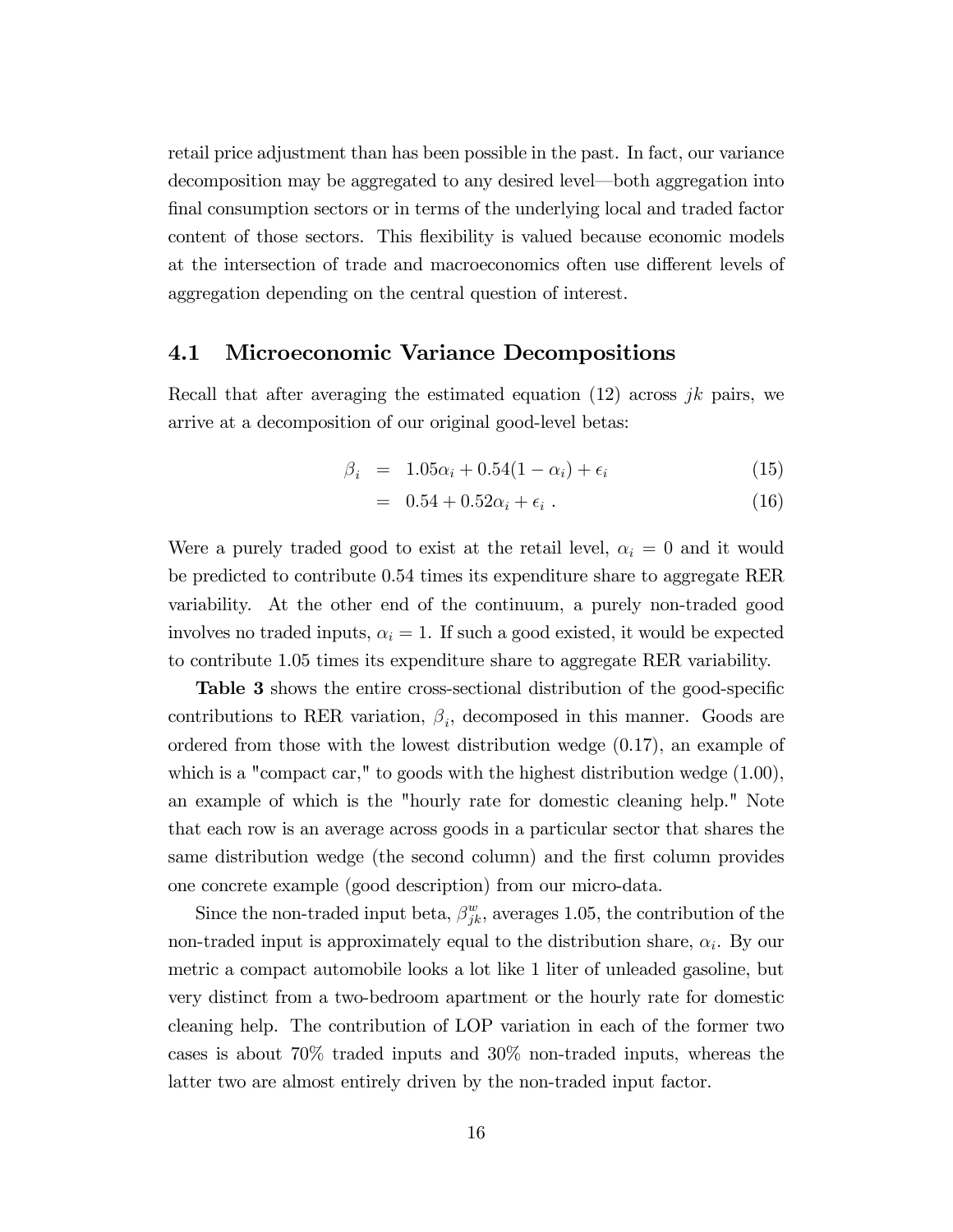An interesting contrast is fresh fish and a two-course meal at a restaurant. Both are treated as traded goods when CPI data are used to implement the classical dichotomy using existing approaches (such as Engel) because they fall into the same CPI category, food. However, one is food at home (fresh fish) and the other is food away from home (two-course meal at a restaurant). Should they be treated similarly, as food items, or differently based on their underlying factor content? Consistent with the two-factor intermediate input model, Table 3 provides a definitive answer: treat them differently. Fresh fish is indistinguishable from unleaded gasoline both in terms of the dominating role of traded inputs and the relatively moderate contribution to aggregate RER variation (beta of 0.65). A restaurant meal is dominated by the nontraded factor and contributes 41% more to aggregate RER variability than does fresh fish (here we are assuming the same expenditure share for items of each type).

Consider a good with a median distribution wedge (0.41), such as toothpaste. Despite the fact that the cost of producing this good is skewed moderately toward traded inputs (0.59), non-traded inputs still dominate in accounting for the toothpaste beta, 0.41 versus 0.30 for traded inputs. This reflects the fact that our estimated non-traded factor is twice as important as our estimated traded factor in accounting for variation in the aggregate RER, 1.05 versus 0.54. Stated differently, for the traded input factor to dominate in contribution to variance requires a distribution wedge of less than 0.34 (i.e., a traded input share of more than  $0.66$ ). Figure 4 illustrates this point by showing the traded and non-traded input contributions to real exchange rate variations for the full cross-section of goods and services (i.e., across distribution shares).

#### 4.2 Macroeconomic Variance Decompositions

Macroeconomics is, of course, about aggregate variables. Our thesis is that macroeconomists should aggregate final goods based on their non-traded and traded factor content, where the impact of international trade and nominal exchange rates is more easily distinguished. Our methodology provides that option. Here, we demonstrate its utility.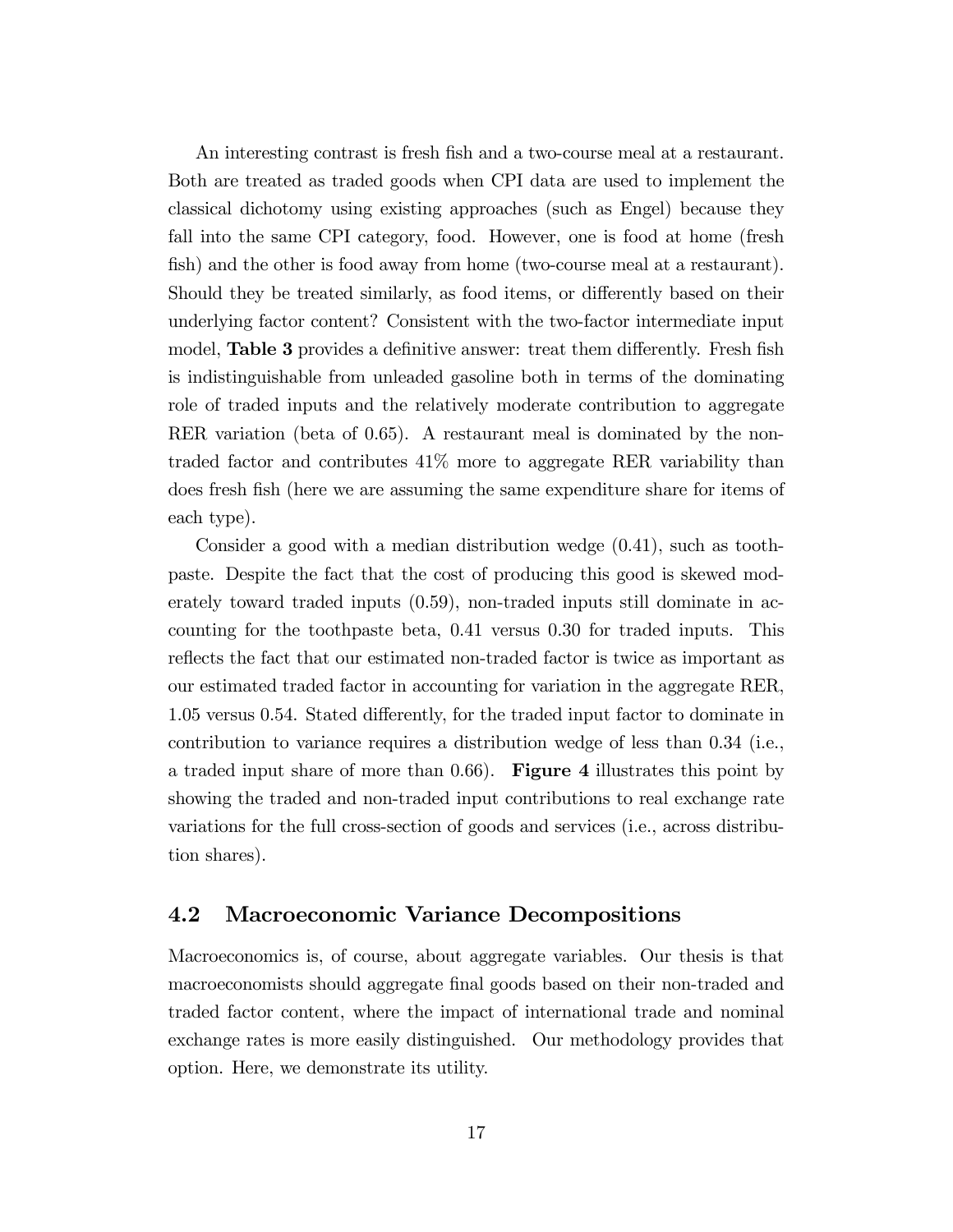#### 4.2.1 Aggregation Based on Intermediate Inputs

Recall that the microeconomic variance decomposition of the aggregate RER based on final goods is:

$$
1 = \sum_{i} \omega_i \beta_{ijk}.\tag{17}
$$

Substituting our two-factor model for the LOP deviation,  $\beta_{ijk} = \alpha_i \beta_{jk}^w + (1 \alpha_i$ ) $\beta_{jk}^{\tau} + \epsilon_{ijk}$ , into this equation provides a theoretically consistent method of aggregating the micro-data based on the theory of trade in middle products:

$$
1 = \sum_{i} \omega_i \left[ \alpha_i \beta_{jk}^w + (1 - \alpha_i) \beta_{jk}^{\tau} + \epsilon_{ijk} \right]. \tag{18}
$$

Notice that since the two intermediate factors are assumed to be locationspecific, not good-specific, the expression aggregates very simply to provide a two-factor macroeconomic decomposition:

$$
1 = \pi \beta_{jk}^w + (1 - \pi) \beta_{jk}^{\tau} + \eta_{jk}, \tag{19}
$$

where the weights on the traded and non-traded input factors,  $\pi$  and  $(1 - \pi)$ , are consumption expenditure-weighted averages of the non-traded and traded input shares into each individual good in the consumption basket. These two weights measure the factor content of aggregate consumption expenditure in terms of traded and non-traded inputs. The residual term,  $\eta_{jk}$ , is an expenditure-share weighted average of the  $\epsilon_{ijk}$ , which will be a very small number at any reasonable level of aggregation across goods, i.

Recall that the median distribution wedge  $(\alpha_i)$  in the micro-data is 0.41. Using U.S. NIPA data and the EIU micro-sample, the weight of distribution in expenditure is estimated to be  $\pi = 0.68$ . The higher impact at the aggregate level reflects the fact that consumption expenditure is skewed toward services, which are intensive in distribution inputs. The dominant weight on the non-traded input factor, combined with the fact that  $\beta_{jk}^w$  is about twice the magnitude of  $\beta_{jk}^{\tau}$ , is the reason that non-traded inputs dominate the variance decomposition of the aggregate RER by a very large margin. Table 4 shows just how large.

Table 4 reports the results using ordinary least squares (OLS) estimates (weighted least squares (WLS) results are very similar). Beginning with the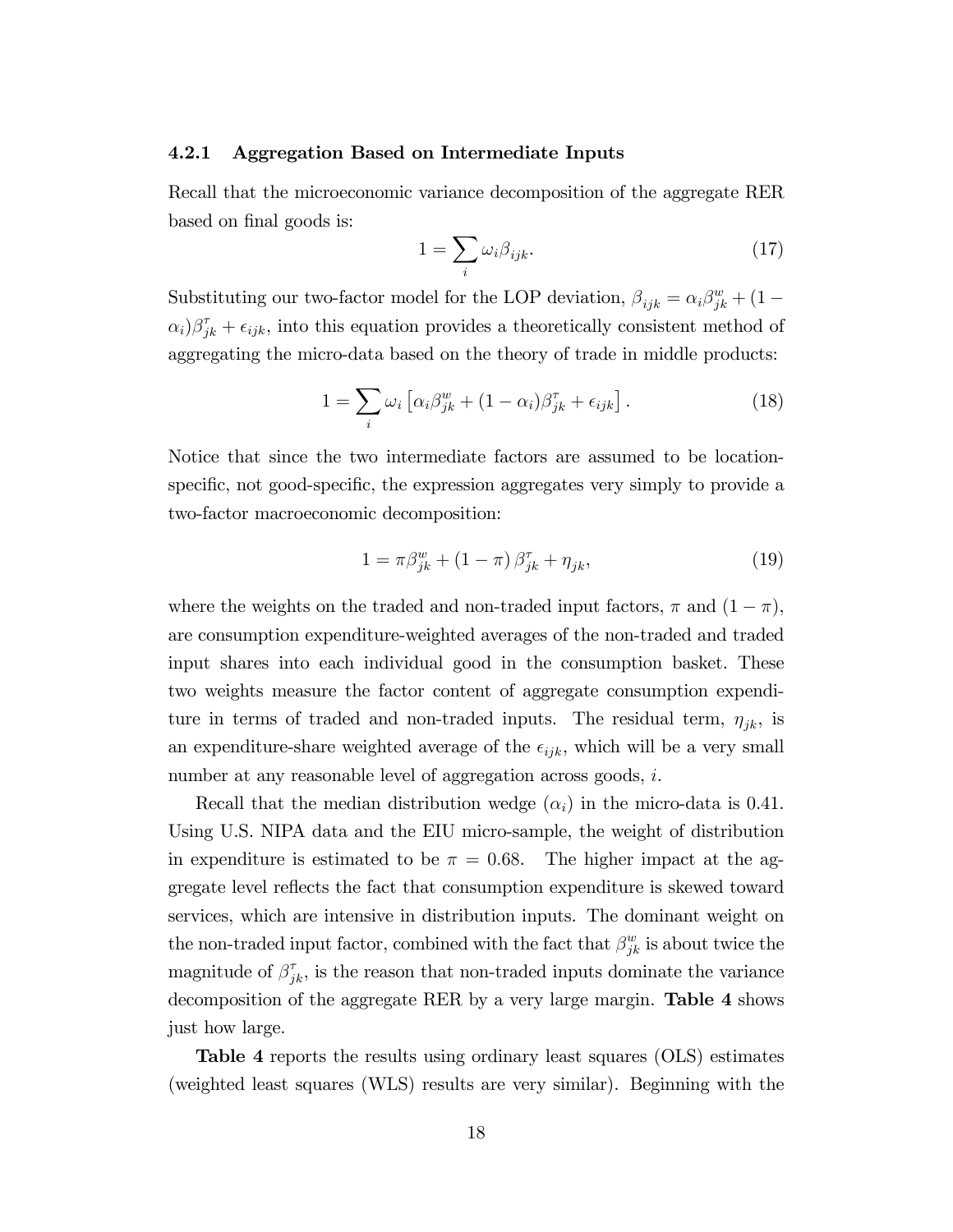averages across the entire world sample, the non-traded factor accounts for about  $81\%$  (i.e.,  $0.71/$   $(0.71+0.17)$ ) of the variance of the aggregate RER, while traded inputs account for the remaining 19%. The contribution of non-traded and traded inputs is even more dramatically skewed for the U.S.-Canada subsample, with non-traded inputs accounting for 89% and traded inputs accounting for the remaining 11%. These numbers clearly illustrate the main point of our paper: The classical dichotomy is an appealing theory of real exchange rate variations when we model each final good as a composite of a non-traded input and a traded input.

#### 4.2.2 Aggregation Based on Final Goods

To further emphasize the difference between applications of the classical dichotomy at the level of inputs and final goods, we repeat the aggregate exercise applying the classical dichotomy at the level of final goods. To implement this using the micro-data, we must first decide on a definition of a non-traded good. In theory, the micro-data provides an advantage because it allows us to, for example, assign Ösh to the traded category and restaurant meals to the non-traded category, rather than placing all food in the traded category. The rule we use to be consistent with the intermediate input concept of the classical dichotomy is to categorize a good as a "non-traded good" if it has a distribution wedge exceeding  $60\%$ . This cutoff corresponds to a jump in the value of the distribution wedges across sectors from 0.59 to 0.75 (see Table 3 or Figure 2). As it turns out, this categorization matches up very well with the categorical assignments used by Engel (and the very large literature following his approach), who used very aggregated CPI data. The traded-goods category includes: cars, gasoline, magazine and newspapers, and foods. The non-traded goods category includes: rents and utilities, household services (such as dry cleaning and housekeeping), haircuts and restaurant and hotel services.

With the assignments of individual goods and services to these two categories, the aggregate RER is given by:

$$
q_{jkt} = \omega q_{jkt}^N + (1 - \omega) q_{jkt}^T , \qquad (20)
$$

where  $q_{jkt}^N$  and  $q_{jkt}^T$  are the bilateral RERs for non-traded final goods and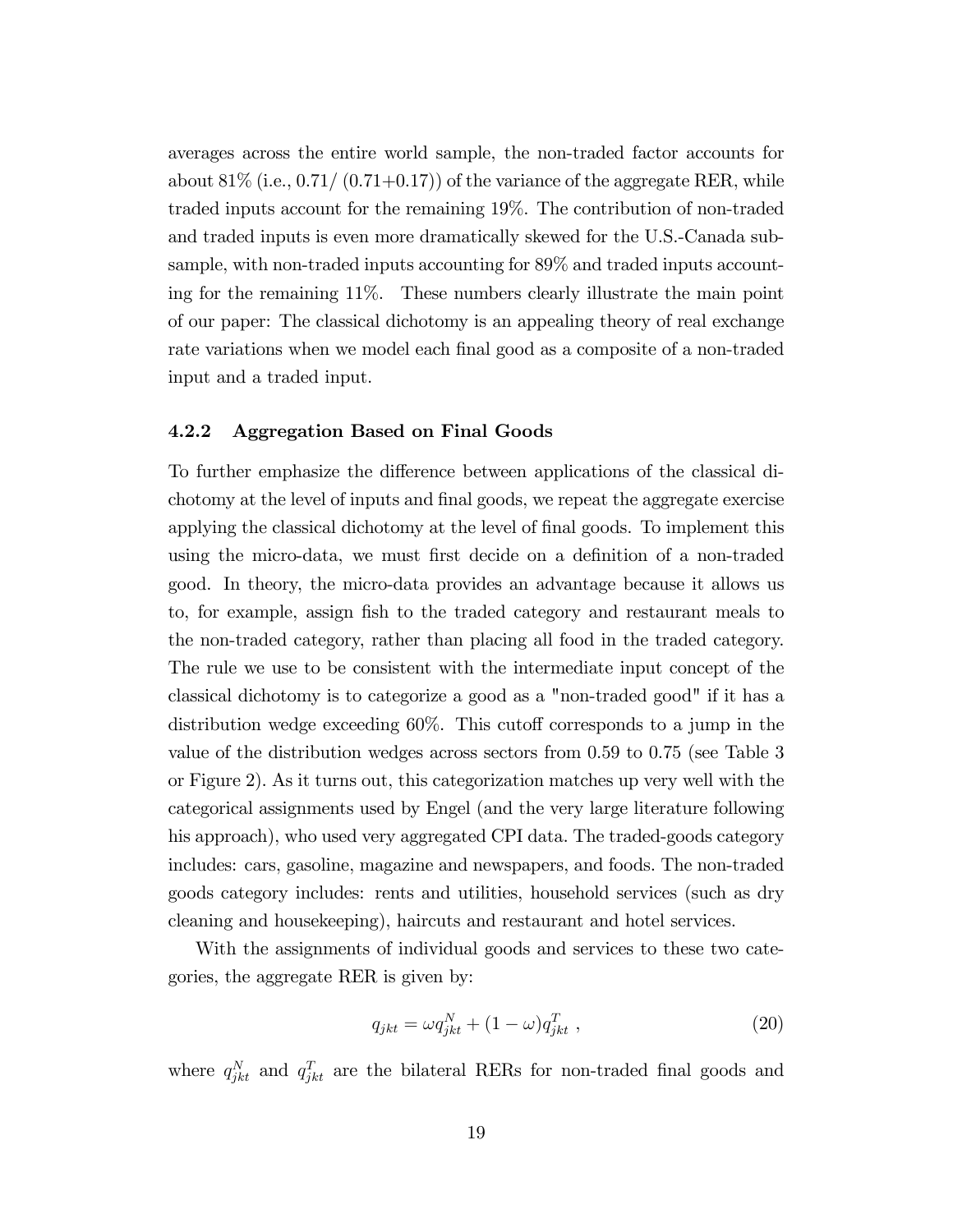traded final goods built from the LOP deviations in the microeconomic data, weighted by their individual expenditure shares.<sup>8</sup>

The variance decomposition of the aggregate RER is conducted using our beta method:<sup>9</sup>

$$
1 = \omega \beta_{jk}^N + (1 - \omega) \beta_{jk}^T . \qquad (21)
$$

Table 5 reports the outcome of the variance decomposition arising from this macroeconomic approach. Beginning with the averages across the entire world sample, the non-traded factor accounts for about  $64\%$  (i.e.,  $(1\n-0.46)\times1.18$ ) of the variance of the aggregate RER, while traded inputs account for the remaining 36%.

It is instructive to compare Table 5 with Table 1 since they both use final goods as the working definition for traded and non-traded goods. What is the consequence of aggregating the data before conducting the variance decomposition? As it turns out, the betas are very similar across the two approaches. The average beta for non-traded (traded) goods pooling all locations is 1.18 (0.78) using the two-index construct (Table 5) compared with 1.05 (0.54) using the microeconomic decomposition. These are relatively small differences.

The underlying sources of the contribution to variance, however, are different. When using the macroeconomic approach, the non-traded RER contributes more to the variability of the aggregate RER for two reasons. First, the non-traded RER is more highly correlated with the aggregate RER than is the traded RER  $(0.94 \text{ versus } 0.86)$ . Second, reinforcing this effect is the fact that the non-traded sub-index of the CPI is more variable than the traded RER (1.25 versus 0.91). In contrast, when the microeconomic approach is used, non-traded and traded goods are not distinguished by the relative volatility of their LOP deviation (at least for the median good). Both types of goods have standard deviations twice that of the aggregate RER. Consistent with the macroeconomic approach, the LOP deviations of the median non-traded

<sup>&</sup>lt;sup>8</sup>More precisely, the weights used earlier are renormalized to  $\frac{\omega_i}{\omega}$  ( $\frac{\omega_i}{1-\omega}$ ) for non-traded (traded) goods so that the weights on the two sub-indices sum to unity.

<sup>9</sup>The relationship between the microeconomic betas of our original decomposition and this two-factor decomposition is straightforward:  $\omega_{jk}\beta_{jk}^N = \sum$  $i\in\mathbb{N}$  $\omega_{ijk}\beta_{ijk}$  and  $(1-\omega_{jk})\beta_{jk}^T =$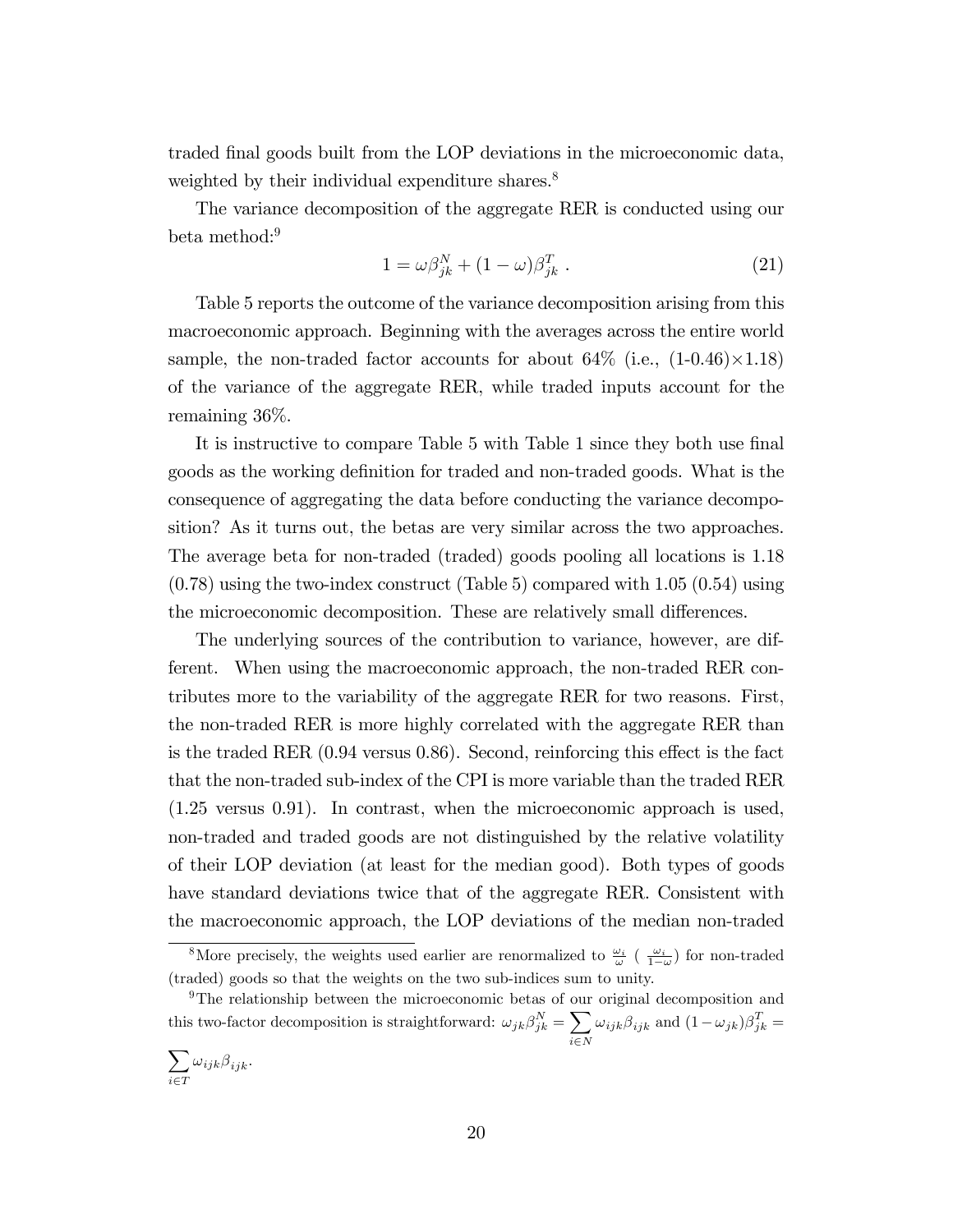good have a higher correlation with the aggregate RER than do the median traded goods (0.51 versus 0.40). Thus, traded goods have more idioynscratic sources of deviations from the LOP than non-traded goods.

## 5 Related Literature

Our analytic and empirical methods also allow simple and transparent connections to virtually all approaches in the existing liteature.

#### 5.1 Engel (1999)

Engel (1999) conducts a variance decomposition using what we refer to as aggregation based on final goods. His two-sector price index version of the real exchange rate is:

$$
q_{jkt} = \omega q_{jkt}^N + (1 - \omega) q_{jkt}^T . \qquad (22)
$$

But Engel does not work with this equation; he rearranges the equation as follows:

$$
q_{jkt} = q_{jkt}^T + \omega(q_{jkt}^N - q_{jkt}^T).
$$

A few lines of algebra show that the variance decompositions that result, using our beta notation are, respectively,

$$
1 = \omega \beta_{jk}^N + (1 - \omega) \beta_{jk}^T
$$
 (23)

and

$$
1 = \beta_{jk}^T + \omega(\beta_{jk}^N - \beta_{jk}^T).
$$

Under the null hypothesis that the classical dichotomy holds,  $\beta_{jk}^T = 0$ , and the two expressions are mathematically equivalent. But, of course, we know this is not the case. Our estimate of  $\beta_{jk}^T = 0.78$ , so there is no disagreement on the strong rejection of this straw-man null hypothesis that traded final goods obey the LOP.

The title of Engel's paper, however, is "Accounting for U.S. Real Exchange Rate Changes." Accounting refers to the implementation of a variance decomposition, which Engel characterizes as showing: "The outcome is surprising: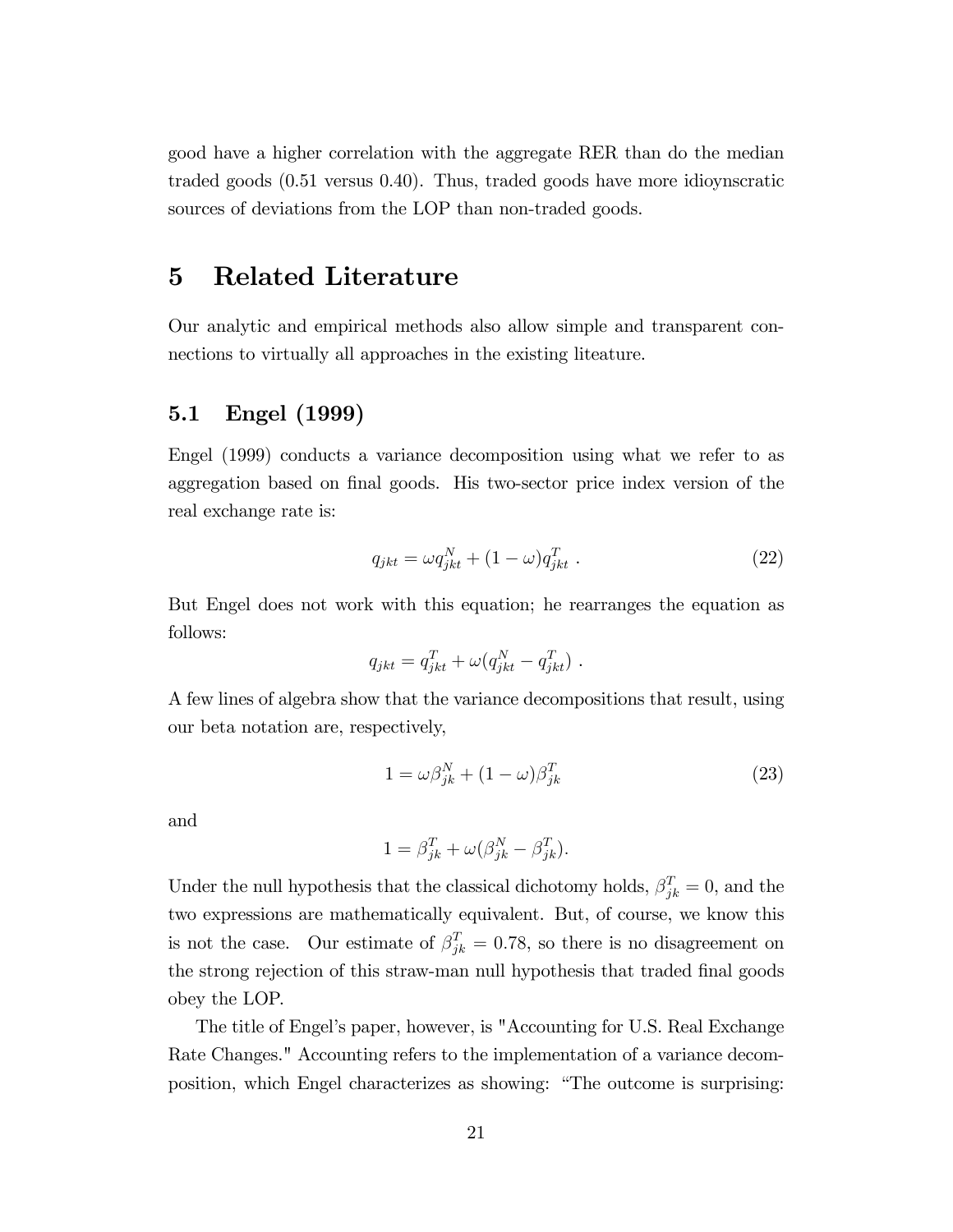relative prices of nontraded goods appear to account for almost none of the movement of U.S. real exchange rates." What is being referred to as relative prices of non-traded goods is actually the relative price of non-traded goods relative to the relative price of traded goods,  $q_{jkt}^N - q_{jkt}^T$ . The rearrangement of terms in the expression, while innocuous in this application in terms of shooting down a straw-man that the LOP holds for traded goods in the final consumption basket, is highly misleading in the content of a variance decomposition, the stated purpose of the paper. This can be distilled into two very simple points.

First, in any variance decomposition there are covariance terms. Second, in the case of a price index, the components must be weighted by their respective expenditure weights. The second issue is obvious with the replacement of the traded goods expenditure share,  $(1 - \omega)$ , with a unit coefficient as we move from our decomposition to Engel's, which approximately doubles its influence in the variance decomposition.

To see the role of covariance, it is useful to rewrite the original real exchange rate as follows:

$$
q_{jkt} = \omega(s_{jkt} + \widehat{q}_{jkt}^N) + (1 - \omega)(s_{jkt} + \widehat{q}_{jkt}^T),
$$
\n(24)

where  $q_{jkt}^Z = s_{jkt} + \hat{q}_{jkt}^Z$ ,  $Z = T, N$ ,  $E(\hat{q}_{jkt}^N, \hat{q}_{jkt}^T) = 0$  and  $s_{jkt}$  is the nominal bilateral exchange rate, but for the sake of this argument could be any common factor that generates a positive covariance of real exchange rates across individual goods or sectors.

The beta decomposition becomes:

$$
1 = \omega(\widehat{\beta}_{jk}^N + \Lambda) + (1 - \omega)(\widehat{\beta}_{jk}^T + \Lambda), \text{ where } \Lambda = cov(s_{jkt}, q_{jkt})/var(q_{jkt}). \tag{25}
$$

So our decomposition method partitions any common factor driving international relative prices in a neutral way, according to the expenditure shares.<sup>10</sup>

 $10$  If the factor loadings on the common factor are different, our approach will still accommodiate this,  $1 = \omega(\widehat{\beta}_{jk}^N + \gamma^N \Lambda) + (1 - \omega)(\widehat{\beta}_{jk}^T + \gamma^T \Lambda)$ . A natural case is less pass-through of nominal exchange rate changes into local input prices than traded goods,  $\gamma^N > \gamma^T$ , which would be a natural reason that the overall beta on non-traded goods is larger as we found earlier.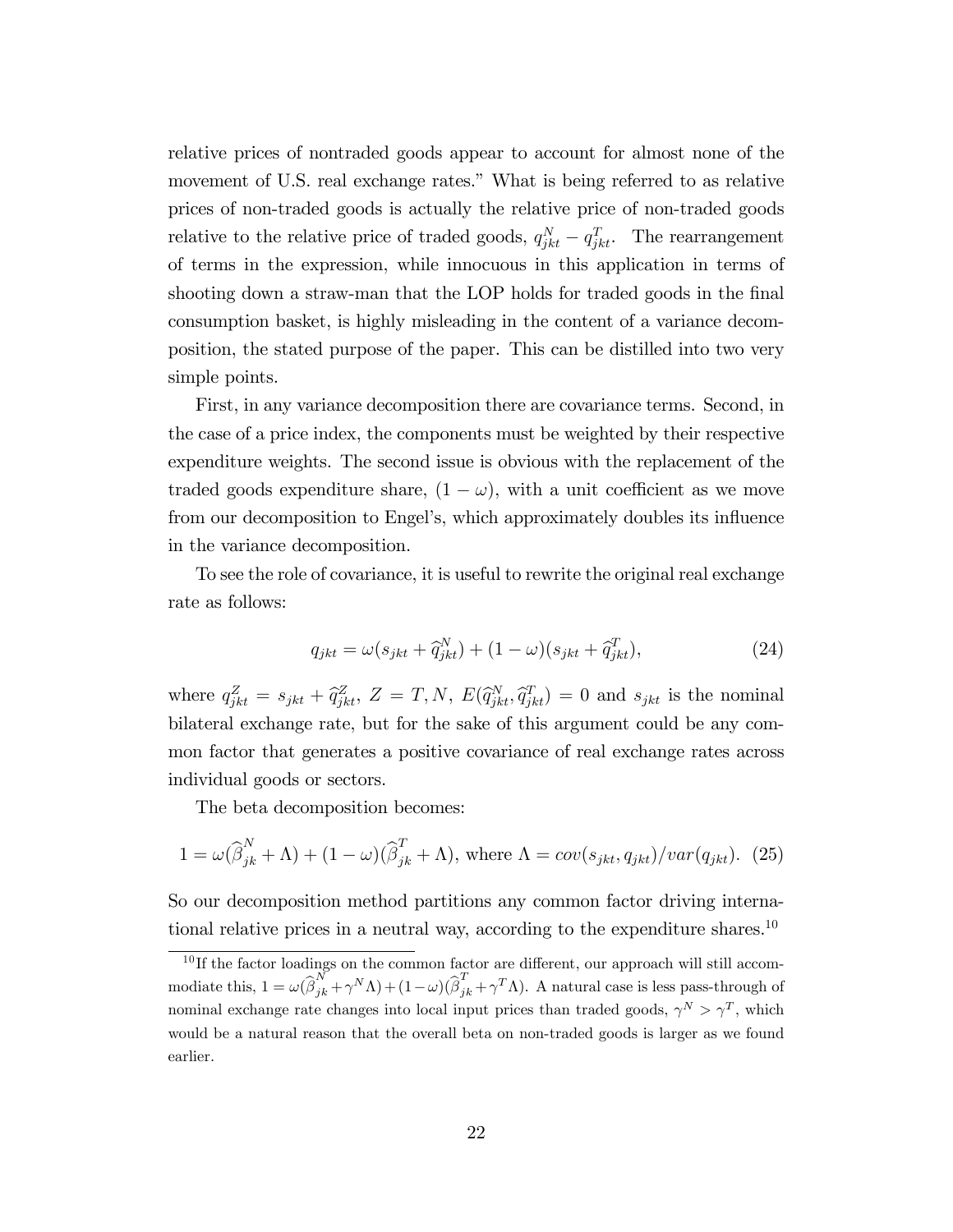Consider what happens if the terms are rearranged as in Engel (1999). Now the two terms in the variance decomposition are:

$$
1 = (\widehat{\beta}_{jk}^T + \Lambda) + \omega (\widehat{\beta}_{jk}^N - \widehat{\beta}_{jk}^T).
$$

It is obvious that the common factor cancels out the second term, and gets fully attributed (i.e., not even deflated by the expenditure share of traded goods) to the Örst term.

Another arbitrary rearrangement of terms would greatly exaggerate the conceptual value of the classical dichotomy. Consider rearranging the real exchange rate to read,  $q_{jkt} = q_{jkt}^N + (1 - \omega)(q_{jkt}^T - q_{jkt}^N)$ . The variance decomposition becomes:

$$
1 = (\widehat{\beta}_{jk}^N + \Lambda) + (1 - \omega)(\widehat{\beta}_{jk}^T - \widehat{\beta}_{jk}^N),
$$

yielding the opposite conclusion: now the covariance term is assigned to the non-traded component with a unit weight and the result strongly favors the classical dichotomy. Both conclusions are false.

#### 5.2 Parsley and Popper (2009)

The same issue arises when Engel's method is applied using micro-price data. Parsley and Popper (2009) use two independent retail surveys in the United States and Japan. The U.S. survey is conducted by the American Chamber of Commerce Researchers Association (ACCRA) and the Japanese survey is from the Japanese national statistical agency publication, the Annual Report on the Retail Price Survey. Both contain average prices across outlets, at the city level. The Japanese survey is vastly more extensive in coverage of items than the ACCRA survey, since it represents the core micro-data that goes into the Japanese CPI construction. Both data panels are at the city level and thus are quite comparable in many ways to the EIU data used in this paper. Parsley and Popper restrict their sample to items that are as comparable as possible across the two countries. This selection criteria leaves them with a sample of highly traded goods.

To elaborate our method when micro-data are employed, rather than two sub-indices, consider applying item-specific weights,  $\omega_i$ , to LOP deviations. Starting with the aggregate RER as an expenditure-weighted average of LOP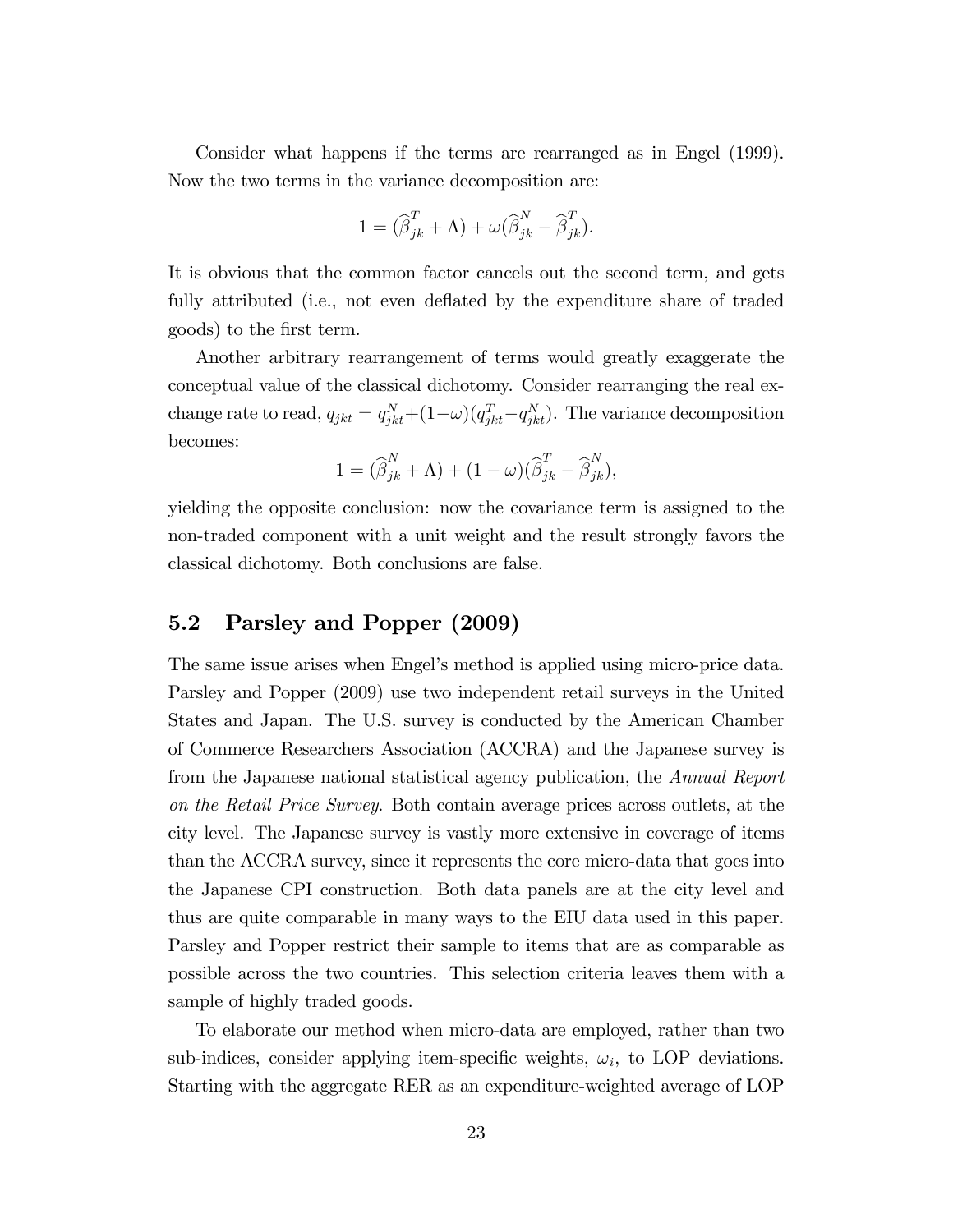(we abstract from city-pair subscripts here because it does not effect our arguments), we have:

$$
q_t = \sum_i \omega_i q_{i,t} \tag{26}
$$

Parsley and Popper follow Engel's approach by placing an individual good in the lead position with a unit coefficient as its weight. That is, for each good i, they work with:

$$
q_t = q_{i,t} + \left(\sum_g \omega_g q_{g,t} - q_{i,t}\right) \tag{27}
$$

That is, the lead term is a single good  $i$ , and the remaining terms are all other prices in the panel. Parsley and Popper then compute the variance of the lead term, the LOP variance, and divide it by the total variance of the RER and define this ratio as the contribution of good  $i$  to the variance of the aggregate RER.

In terms of our betas, their variance decomposition is equivalent to:

$$
1 = \beta_i + \left(\sum_g \omega_g \beta_g\right) - \beta_i \tag{28}
$$

$$
= \beta_i + (1 - \beta_i) \tag{29}
$$

The last identity holds because the expenditure weighted average of the betas must equal unity by construction. However, the variance decomposition following our method keeps the weights on all the terms,

$$
1 = \omega_i \beta_i + \sum_{g \neq i} \omega_g \beta_g . \tag{30}
$$

As is evident, the contributions to variance of individual goods in the Parsley and Popper paper are actually equal to our betas. However, in following Engel's approach, they give each good a unit weight. As our decomposition shows, these good-specific betas need to be multiplied by expenditure shares in order to conduct a legitimate variance decomposition. Parsley and Popper end up reconciling 28 items across the U.S. and Japan, 2 of which are services. They compute the contribution to variance at different horizons, including five quarters. At this horizon, the good-specific contributions range from just under 0.5 to about 0.86. Interpreted as betas, these estimates certainly fall within the range we find, which spans negative values to values exceeding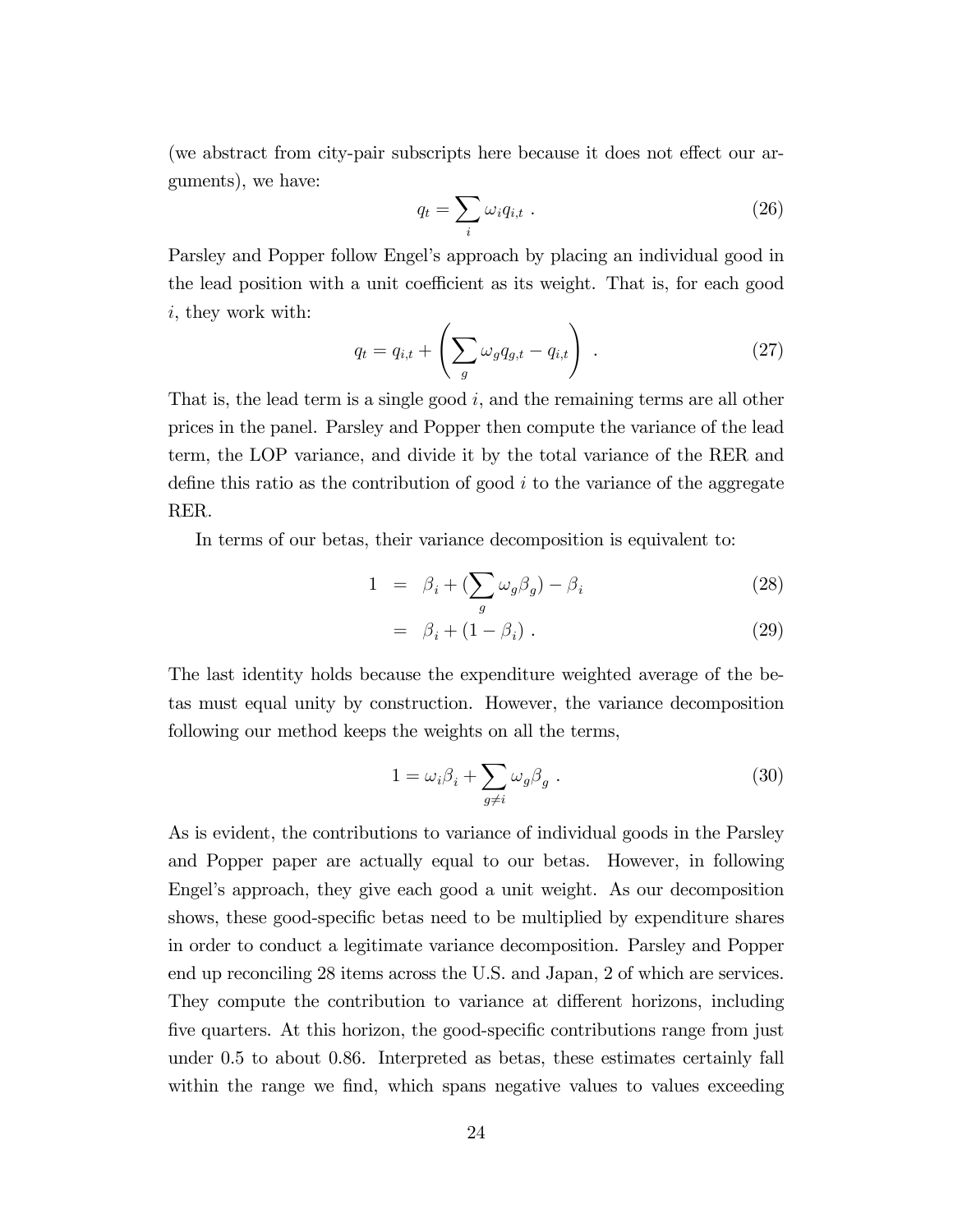1. However, they are not contributions to aggregate RER variance; to arrive at a legitimate variance decomposition, each beta must be multiplied by its consumption-expenditure weight.

## 6 Conclusions

Using retail price data at the level of individual goods and services across many countries of the world, we have shown the classical dichotomy is a very useful theory of international price determination when applied to intermediate inputs. Specifically, by parsing the role of non-traded and traded inputs at the retail level, a significant source of compositional bias is removed from the micro-data and differences in the role of the two inputs become patently obvious. Aggregate price indices are not useful in uncovering this source of heterogeneity in LOP deviations for two reasons. First, the dividing line between traded and non-traded goods at the final goods stage is arbitrary and more under the control of officials at statistical agencies whose goal is not to contrast the role of trade across CPI categories of expenditure. Second, even at the lowest level of aggregate possible, most goods and services embody costs of both local inputs and traded inputs. Consequently, the contribution of each LOP deviation to PPP deviations is a linear combination of the two components with the weights on the two components differing substantially in the cross-section.

Our results point to the usefulness of microeconomic theories that distinguish traded and local inputs and their composition in final goods. The method used here also allows for LOP deviations at the level of trade at the "dock." Importantly, the method assigns covariance risk that links microeconomic variables to aggregate variables in a neutral way. The findings that non-traded or local inputs dominate in contribution to the variance of the aggregate real exchange rate points to the need for a hybrid model with a distribution sector and segmentation at the level of traded inputs. Finally, our method provides a mechanism to estimate and calibrate international price risks faced by firms and workers in different cities and countries based on the nature of their specialization.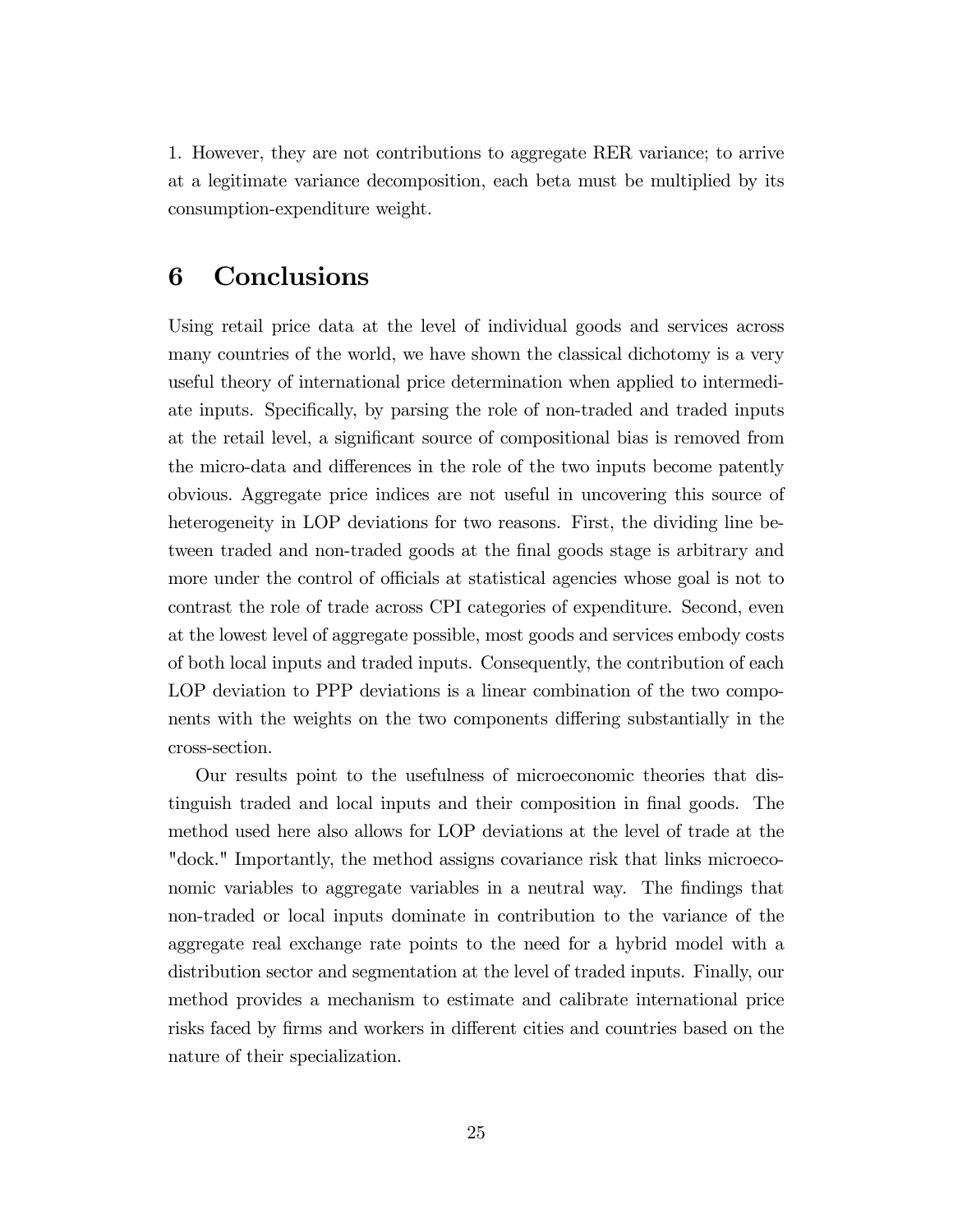## References

- [1] Andrade, Philippe and Marios Zachariadis. 2016. Global versus local shocks in micro price dynamics. Journal of International Economics, 98, 78–92.
- [2] Berger, David, Jon Faust, John Rogers and Kai Stevenson. 2012. Border prices and retail prices. Journal of International Economics, 88(1): 62-73.
- [3] Bergin, Paul R. and Reuven Glick. 2007. Global price dispersion: Are prices converging or diverging? Journal of International Money and Finance,  $26:5, 703-729$ .
- [4] Burstein, Ariel, Martin Eichenbaum and Sergio Rebelo. 2005. Large devaluation and the real exchange rate. Journal of Political Economy, 113(4): 742-784.
- [5] Burstein, Ariel, Joao Neves and Sergio Rebelo. 2003. Distribution costs and real exchange rate dynamics during exchange-rate based stabilizations. Journal of Monetary Economics, 50(6): 1189-1214.
- [6] Campa, JosÈ Manuel and Linda S. Goldberg. 2010. The sensitivity of the CPI to exchange rates: distribution margins, imported inputs, and trade exposure. The Review of Economics and Statistics, 92(2): 392-407.
- [7] Corsetti, Giancarlo, Luca Dedola and Sylvain Leduc. 2008. International risk sharing and the transmission of productivity shocks. Review of Economic Studies, 75: 443-473.
- [8] Crucini, Mario J. and Mototsugu Shintani. 2008. Persistence in law of one price deviations: Evidence from micro-data. Journal of Monetary Economics, 55:3, 629–644.
- [9] Crucini, Mario J., Mototsugu Shintani and Takayuki Tsuruga. 2010. Accounting for persistence and volatility of good-level real exchange rates: the role of sticky information. Journal of International Economics, 81, 48-60.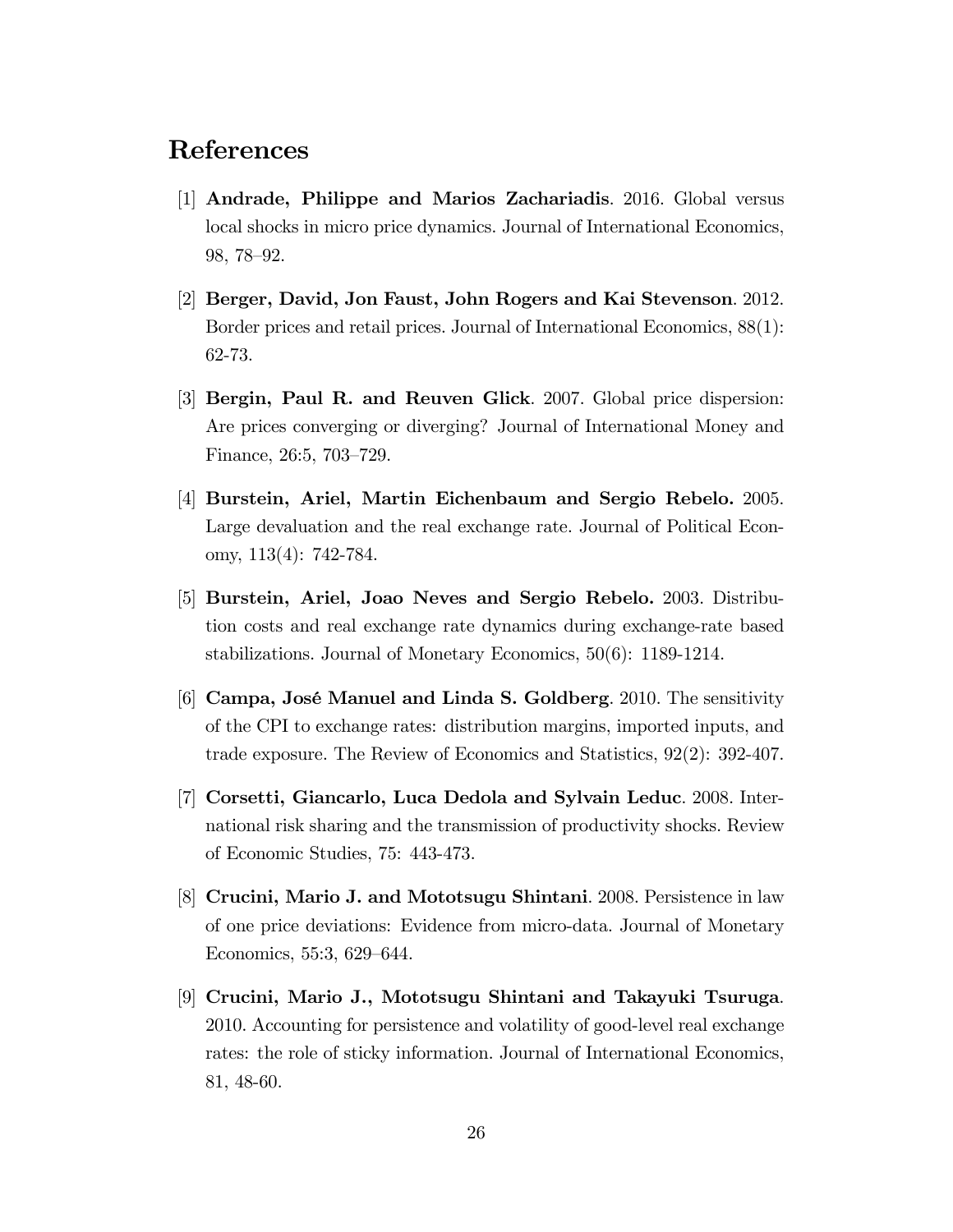- [10] Crucini, Mario J., Chris I. Telmer and Mario Zachariadis. 2005. Understanding European real exchange rates. American Economic Review, 95(3): 724-738.
- [11] Crucini, Mario J., Chris I. Telmer. 2012. Microeconomic Sources of Real Exchange Rate Variation. NBER Working Paper No. 17978.
- [12] Crucini, Mario J., Hakan Yilmazkuday. 2014. Understanding longrun price dispersion. Journal of Monetary Economics, 66: 226-240.
- [13] Engel, Charles and John Rogers. 1996. How wide is the border? American Economic Review, 86(5): 1112-1125.
- [14] Engel, Charles. 1999. Accounting for U.S. real exchange rates. Journal of Political Economy, 107(3), 507-538.
- [15] Parsley, David C. and Helen Popper. 2006. Understanding real exchange rate movements with trade in intermediate products. Pacific Economic Review, 15(2): 171-188.
- [16] Rogers, John H. 2007. Monetary union, price level convergence, and inflation: How close is Europe to the USA? Journal of Monetary Economics, 54:3, 785-796.
- [17] Sanyal, Kalyan K., and Ronald W. Jones. 1982. The theory of trade in middle products. American Economic Review. 72(1): 16-31.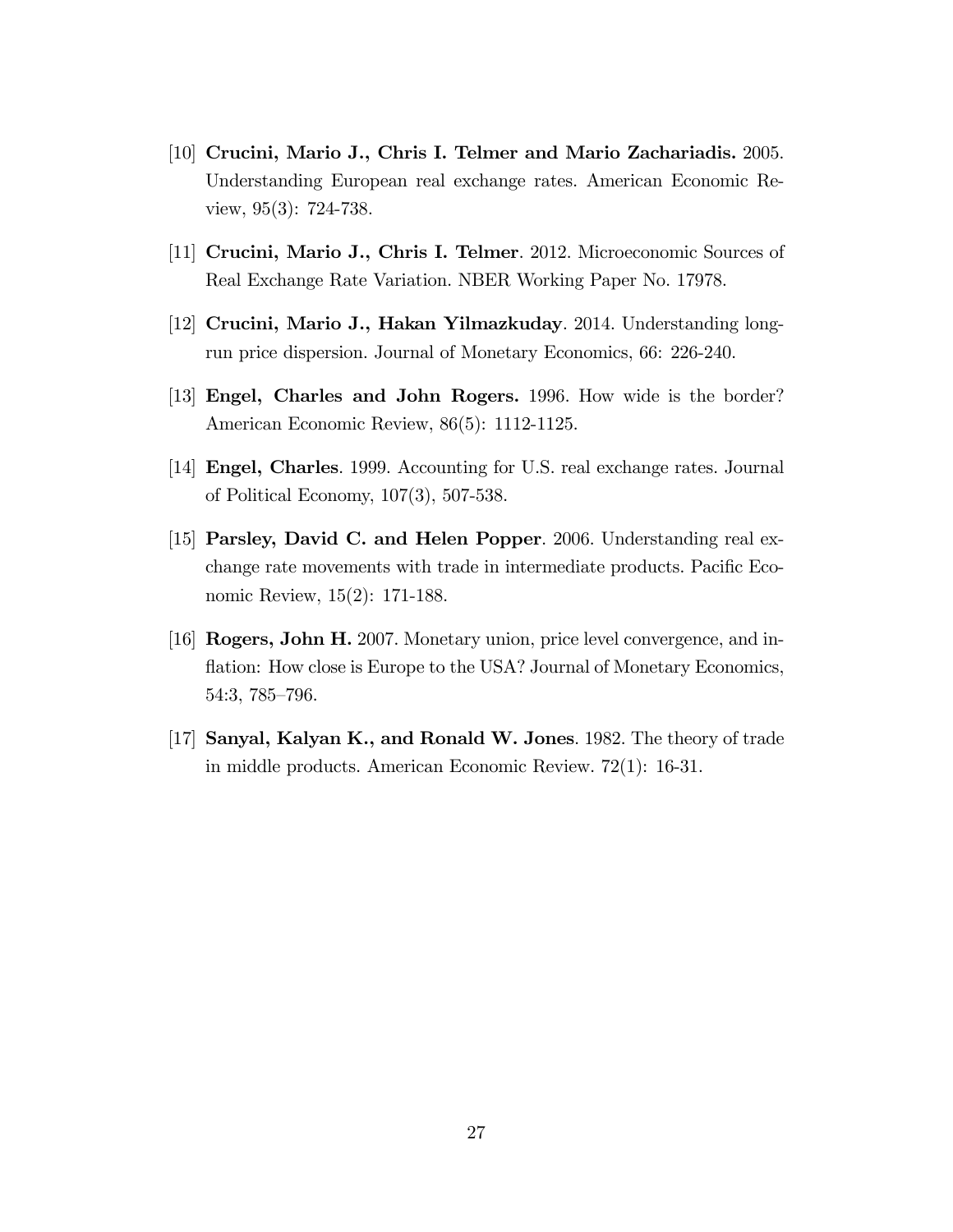## Table 1:

Variance decomposition of real exchange rates Microeconomic approach, international pairs

|                      | All pairs $\,$ | <b>OECD</b> | Non-OECD | U.S.-Canada |
|----------------------|----------------|-------------|----------|-------------|
| Std. dev. RER        | 0.12           | 0.13        | 0.10     | 0.19        |
| Non-traded weight    | 0.54           | 0.56        | 0.52     | 0.57        |
| Traded weight        | 0.46           | 0.44        | 0.48     | 0.43        |
| All goods            |                |             |          |             |
| <b>Beta</b>          | 0.81           | 0.77        | 0.83     | 0.81        |
| Correlation          | 0.42           | 0.42        | 0.43     | 0.49        |
| Rel. std. dev. LOP   | 2.12           | 2.08        | 2.16     | 1.64        |
| Non-traded goods     |                |             |          |             |
| <b>Beta</b>          | 1.01           | 1.01        | 1.00     | 1.09        |
| Correlation          | 0.51           | 0.52        | 0.50     | 0.61        |
| Rel. std. dev. LOP   | 2.14           | 2.11        | 2.16     | 1.79        |
| Traded goods         |                |             |          |             |
| <b>Beta</b>          | 0.75           | 0.71        | 0.79     | 0.74        |
| Correlation          | 0.40           | 0.39        | 0.41     | 0.46        |
| Rel. std. dev. LOP   | 2.11           | 2.07        | 2.15     | 1.60        |
| Number of city pairs | 4732           | 993         | 1295     | 48          |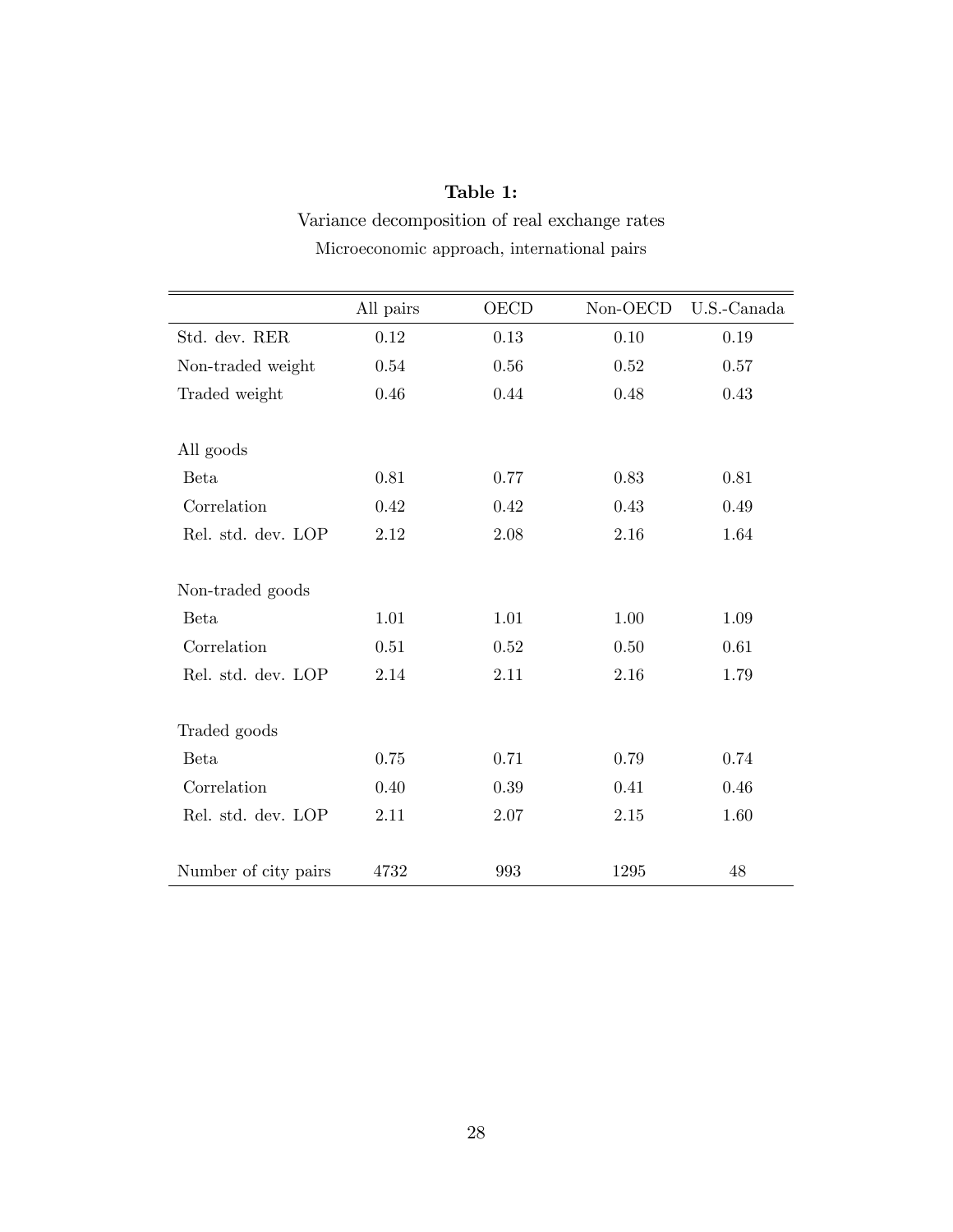|                   | All pairs | OECD  | Non-OECD | U.S.-Canada |
|-------------------|-----------|-------|----------|-------------|
| beta (traded)     | 0.54      | 0.44  | 0.63     | 0.35        |
|                   | (.52)     | (.55) | (.45)    | (.35)       |
| beta (non-traded) | 1.05      | 1.07  | 1.03     | 1.16        |
|                   | (.33)     | (.34) | (.31)    | (.32)       |
| slope             | 0.52      | 0.63  | 0.39     | 0.81        |
|                   | (.74)     | (.76) | (.66)    | (.61)       |
| R-squared         | 0.08      | 0.10  | 0.06     | 0.15        |
| Number of pairs   | 4732      | 993   | 1295     | 48          |

## Table 2: Traded and non-traded input regressions International pairs

Note: Minimum of 4 observations per city pair.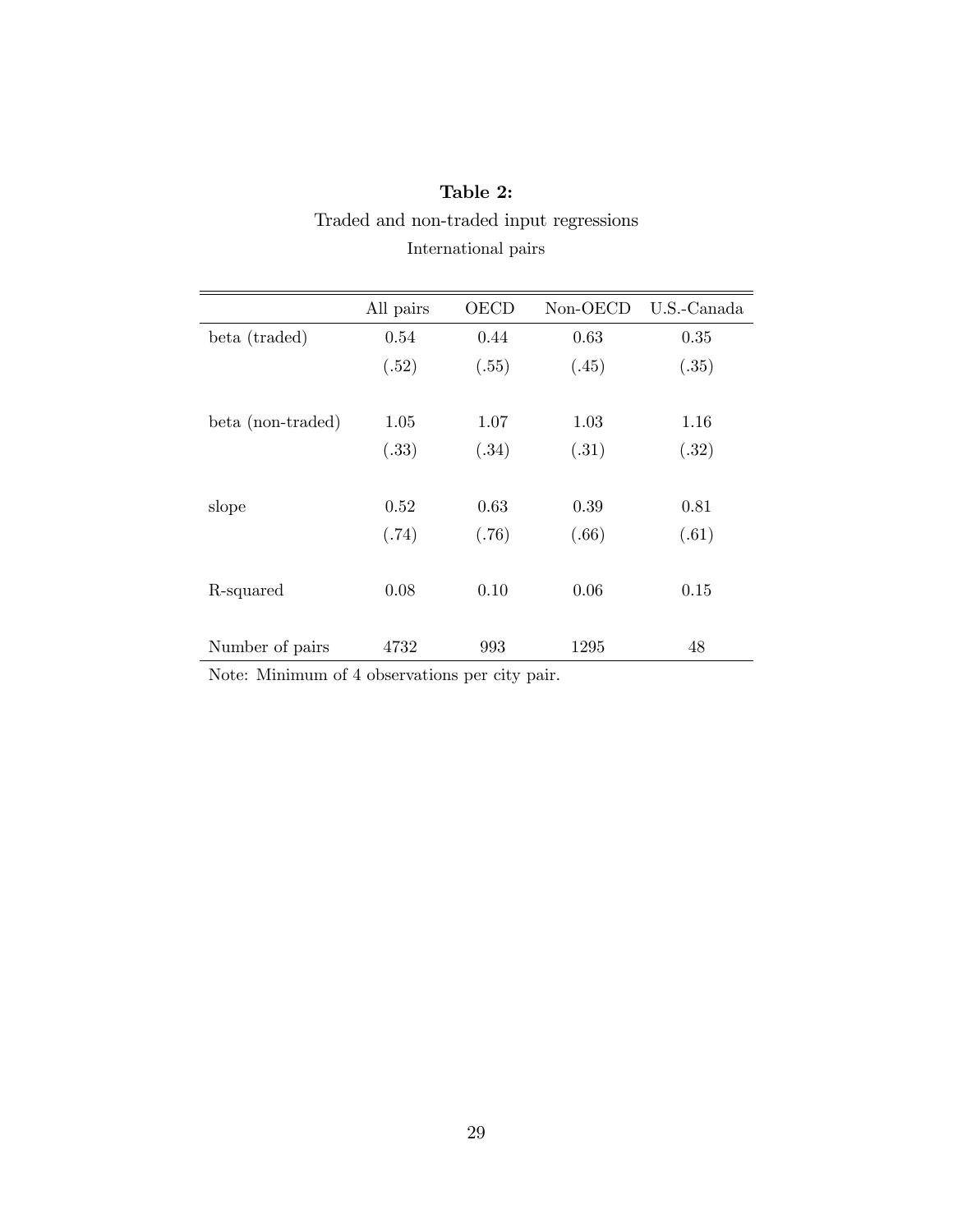|                                                  |            | Contribution |          |          | Non-traded   |
|--------------------------------------------------|------------|--------------|----------|----------|--------------|
| Example                                          | $\alpha_i$ | Non-Traded   | Traded   | Residual | Cont. $(\%)$ |
| Compact car $(1300-1799 \text{ cc})$             | 0.17       | 0.17         | 0.44     | $0.02\,$ | 28\%         |
| Unleaded gasoline (1 liter)                      | $0.19\,$   | 0.19         | $0.42\,$ | $-0.02$  | $31\%$       |
| Fresh fish $(1 \text{ kg})$                      | $0.22\,$   | $0.21\,$     | 0.42     | $0.02\,$ | $33\%$       |
| Time (news magazine)                             | $0.32\,$   | $0.32\,$     | $0.35\,$ | $0.03\,$ | 47\%         |
| Toilet tissue (two rolls)                        | $0.34\,$   | 0.34         | 0.33     | $-0.03$  | 51\%         |
| Butter $(500 g)$                                 | $0.36\,$   | $0.36\,$     | 0.33     | $-0.01$  | $53\%$       |
| Aspirin (100 tablets)                            | $0.37\,$   | $0.36\,$     | $0.32\,$ | $0.02\,$ | 53\%         |
| Marlboro cigarettes (pack of 20)                 | $0.37\,$   | $0.37\,$     | $0.33\,$ | $0.03\,$ | $53\%$       |
| Electric toaster                                 | 0.39       | $0.39\,$     | 0.31     | 0.04     | $55\%$       |
| Toothpaste with fluoride $(120 g)$               | 0.41       | 0.41         | $0.30\,$ | $-0.02$  | 57\%         |
| Compact disc album                               | 0.41       | 0.41         | 0.30     | $-0.08$  | $58\%$       |
| Insect-killer spray $(330g)$                     | $0.45\,$   | $0.45\,$     | $0.28\,$ | $0.01\,$ | 62\%         |
| Paperback novel                                  | 0.49       | 0.48         | 0.26     | 0.00     | $65\%$       |
| Razor blades (5 pieces)                          | 0.49       | 0.49         | $0.27\,$ | $0.00\,$ | $65\%$       |
| Batteries (two, size $D/LR20$ )                  | $0.50\,$   | $0.50\,$     | $0.26\,$ | $-0.06$  | $65\%$       |
| Socks, wool mixture                              | $0.52\,$   | $0.52\,$     | 0.24     | $0.08\,$ | $68\%$       |
| Men's shoes, business wear                       | $0.52\,$   | $0.52\,$     | 0.24     | $0.08\,$ | $68\%$       |
| Lettuce (one)                                    | $0.52\,$   | $0.52\,$     | 0.24     | $-0.01$  | $68\%$       |
| Frying pan (Teflon)                              | 0.53       | 0.53         | 0.24     | 0.02     | $68\%$       |
| Light bulbs (two, $60$ watts)                    | $0.57\,$   | $0.57\,$     | 0.22     | $-0.07$  | $72\%$       |
| Child shoes, sportwear                           | 0.59       | 0.58         | 0.21     | $-0.02$  | 74%          |
| Tennis balls (Dunlop, Wilson or equivalent)      | 0.59       | 0.59         | $0.21\,$ | $-0.09$  | 74%          |
| Two-course meal at a restaurant (average) $0.75$ |            | 0.75         | 0.13     | $-0.03$  | $86\%$       |
| Electricity, monthly bill (average)              | 0.76       | 0.75         | 0.12     | 0.09     | 86\%         |
| Man's haircut (tips included)                    | $0.85\,$   | $0.85\,$     | $0.08\,$ | $-0.03$  | 92%          |
| Taxi, airport to city center (average)           | 0.86       | $0.86\,$     | 0.07     | $-0.04$  | 92%          |
| Telephone line, monthly bill (average)           | 0.92       | 0.89         | 0.04     | $0.00\,$ | 95%          |
| 2-bedroom apartment                              | 0.93       | $\,0.91$     | 0.04     | 0.18     | 96\%         |
| Annual premium for car insurance                 | $\rm 0.94$ | $\rm 0.92$   | $0.03\,$ | $-0.01$  | 97%          |
| Hourly rate for domestic cleaning help           | 1.00       | $1.00\,$     | 0.00     | $-0.10$  | 100%         |

Table 3: Variance decomposition using intermediate input betas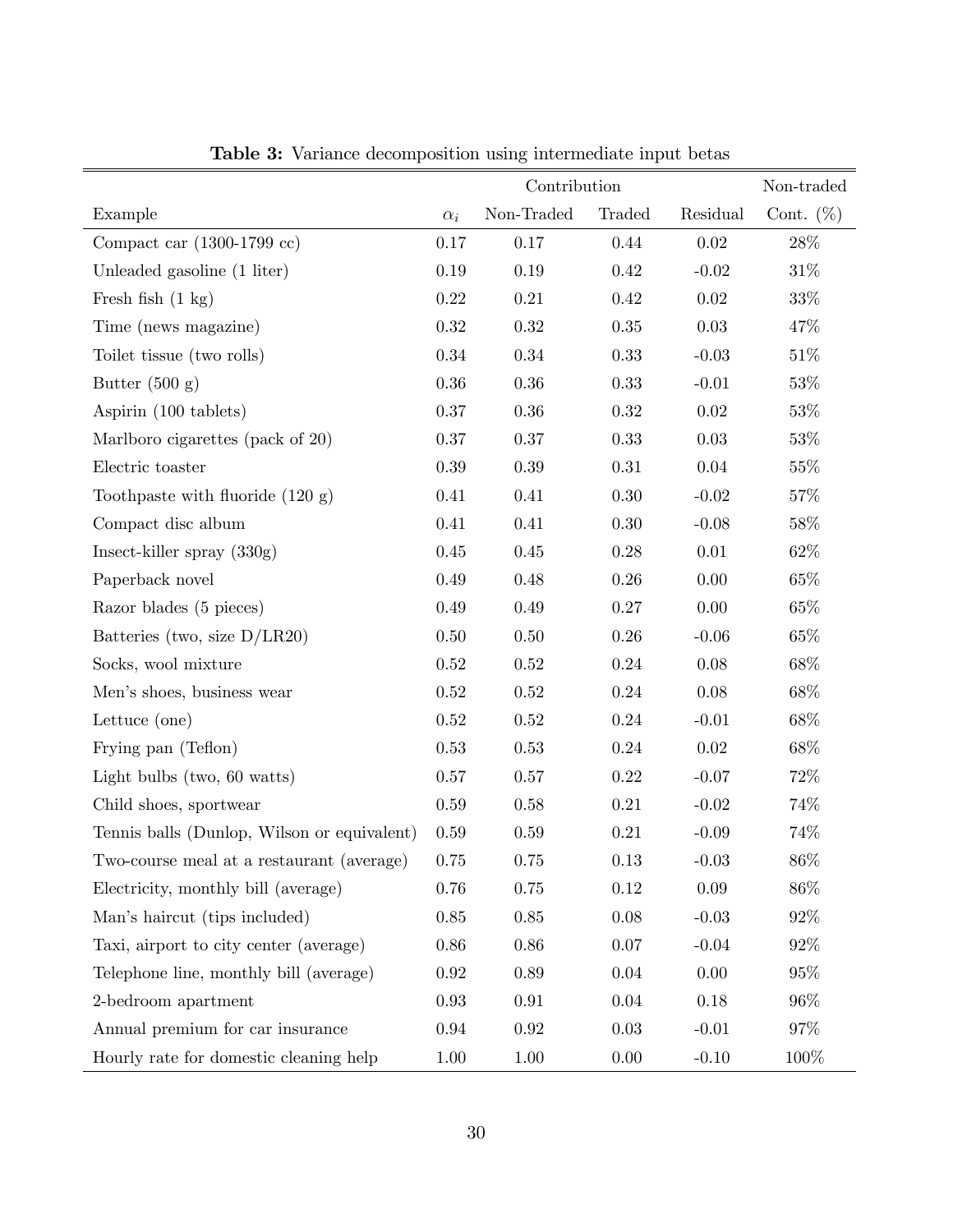### Table 4:

Macroeconomic variance decomposition Intermediate input approach, international pairs

|                          | All pairs | <b>OECD</b> | Non OECD | U.S.-Canada |
|--------------------------|-----------|-------------|----------|-------------|
| Non-traded share $(\pi)$ | 0.68      | 0.68        | 0.68     | 0.68        |
|                          | (.02)     | (.02)       | (.03)    | (.02)       |
| Contribution of          |           |             |          |             |
| Traded inputs            | 0.17      | 0.14        | 0.21     | 0.11        |
|                          | (.17)     | (.18)       | (.15)    | (.11)       |
|                          |           |             |          |             |
| Non-traded inputs        | 0.71      | 0.73        | 0.69     | 0.79        |
|                          | (.22)     | (.23)       | (.21)    | (.22)       |
|                          |           |             |          |             |
| Error term               | 0.11      | 0.13        | 0.10     | 0.10        |
|                          | (.20)     | (.22)       | (.19)    | (.16)       |
|                          |           |             |          |             |
| Number of city pairs     | 4732      | 993         | 1295     | 48          |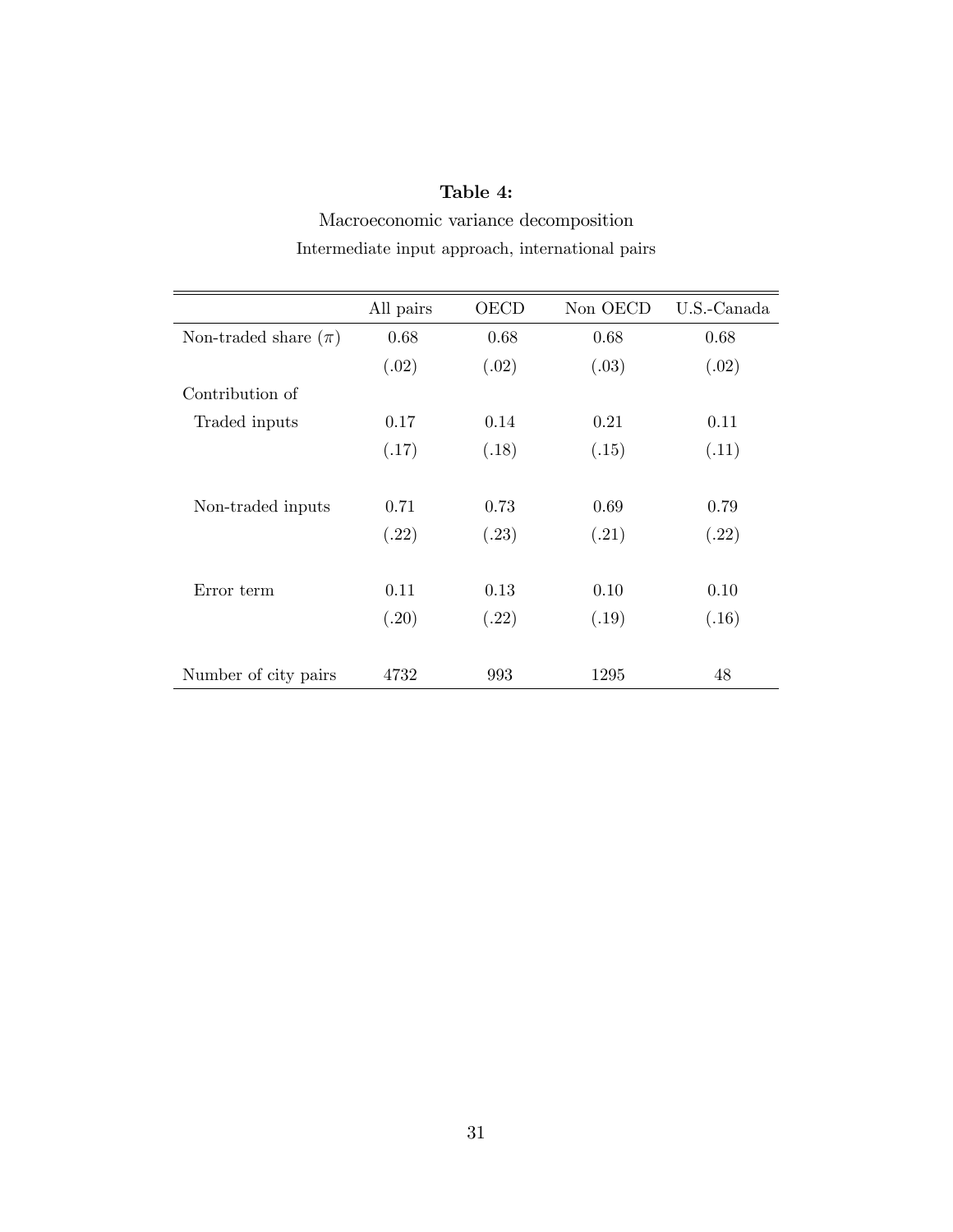## Table 5:

Variance decomposition of real exchange rates Macroeconomic approach, international pairs

|                      | All  | <b>OECD</b> | $Non-OECD$ | U.S.-Canada |  |
|----------------------|------|-------------|------------|-------------|--|
| Std. dev. RER        | 0.12 | 0.13        | 0.10       | 0.19        |  |
| Non-traded weight    | 0.54 | 0.56        | 0.52       | 0.57        |  |
| Traded weight        | 0.46 | 0.44        | 0.48       | 0.43        |  |
| All goods            |      |             |            |             |  |
| <b>Beta</b>          | 0.98 | 0.97        | 0.99       | 0.96        |  |
| Correlation          | 0.90 | 0.90        | 0.91       | 0.94        |  |
| Rel. std. dev. LOP   | 1.08 | 1.08        | 1.09       | 1.02        |  |
| Non-traded goods     |      |             |            |             |  |
| <b>Beta</b>          | 1.18 | 1.18        | 1.17       | 1.17        |  |
| Correlation          | 0.94 | 0.95        | 0.94       | 0.97        |  |
| Rel. std. dev. LOP   | 1.25 | 1.25        | 1.26       | 1.20        |  |
| Traded goods         |      |             |            |             |  |
| <b>Beta</b>          | 0.78 | 0.76        | 0.81       | 0.76        |  |
| Correlation          | 0.86 | 0.84        | 0.88       | 0.90        |  |
| Rel. std. dev. LOP   | 0.91 | 0.91        | 0.93       | 0.85        |  |
| Number of city pairs | 4732 | 993         | 1295       | 48          |  |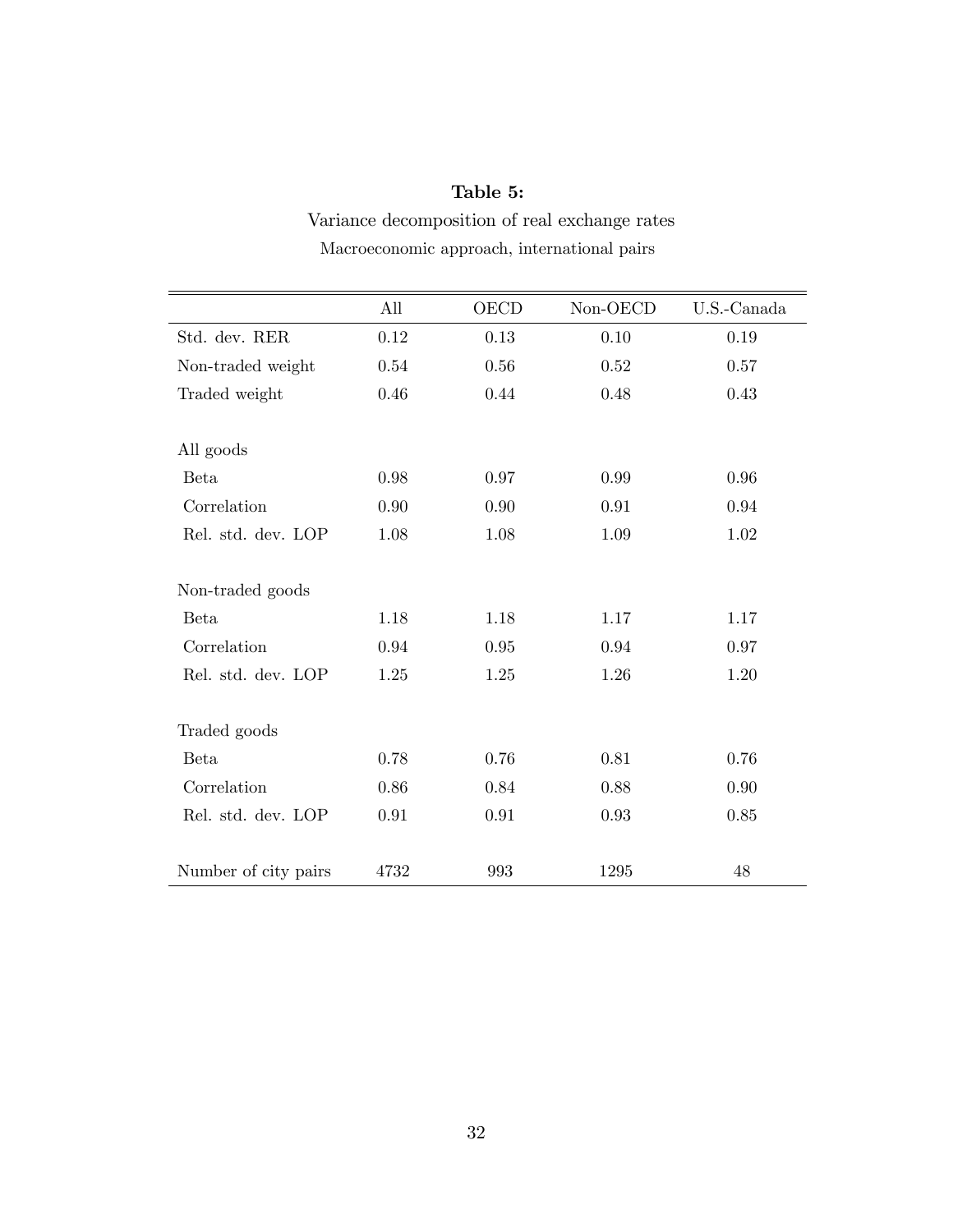

Figure 1: Density Distributions of Betas, Microeconomic Decomposition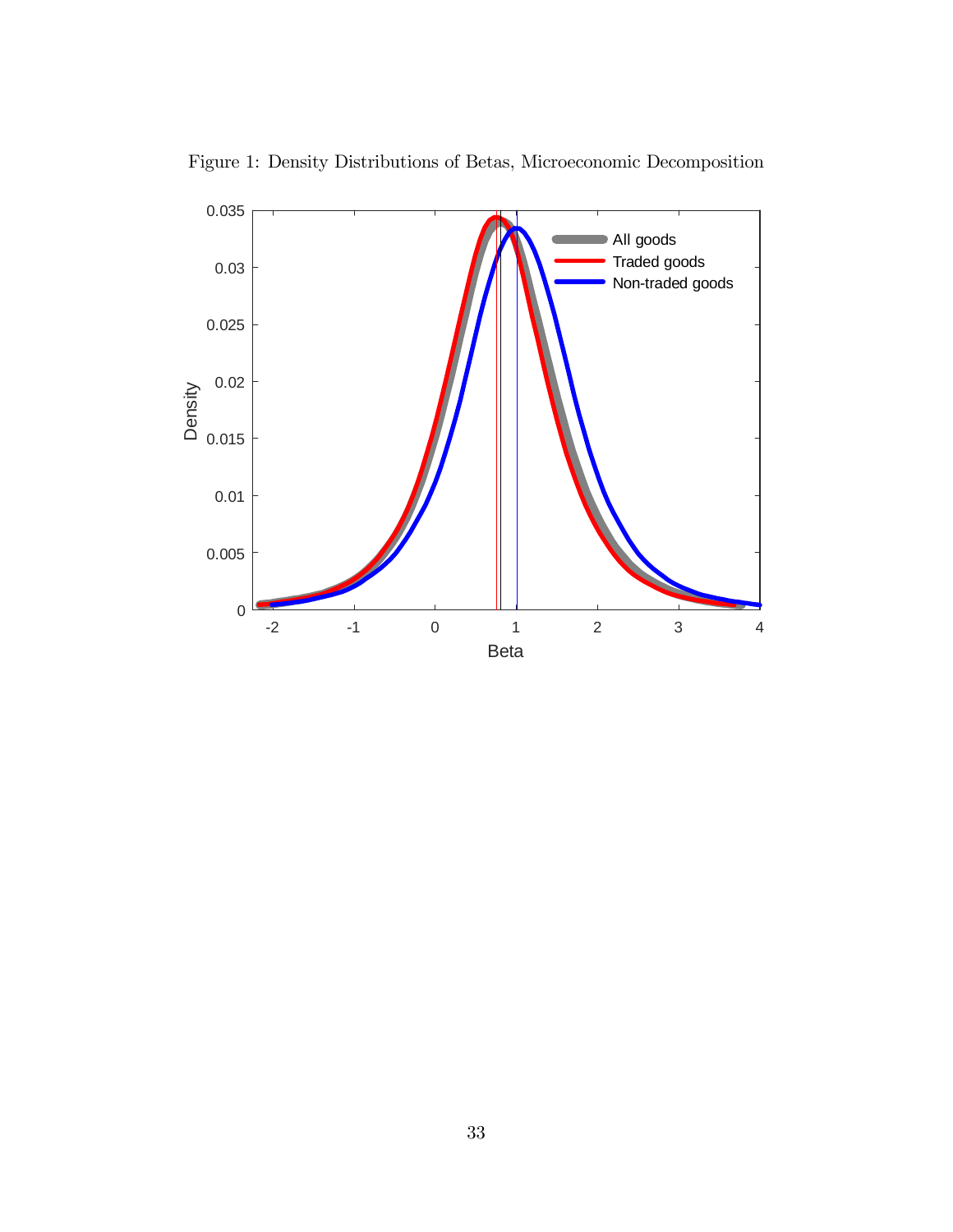

Figure 2: Sectoral Betas and Distribution Shares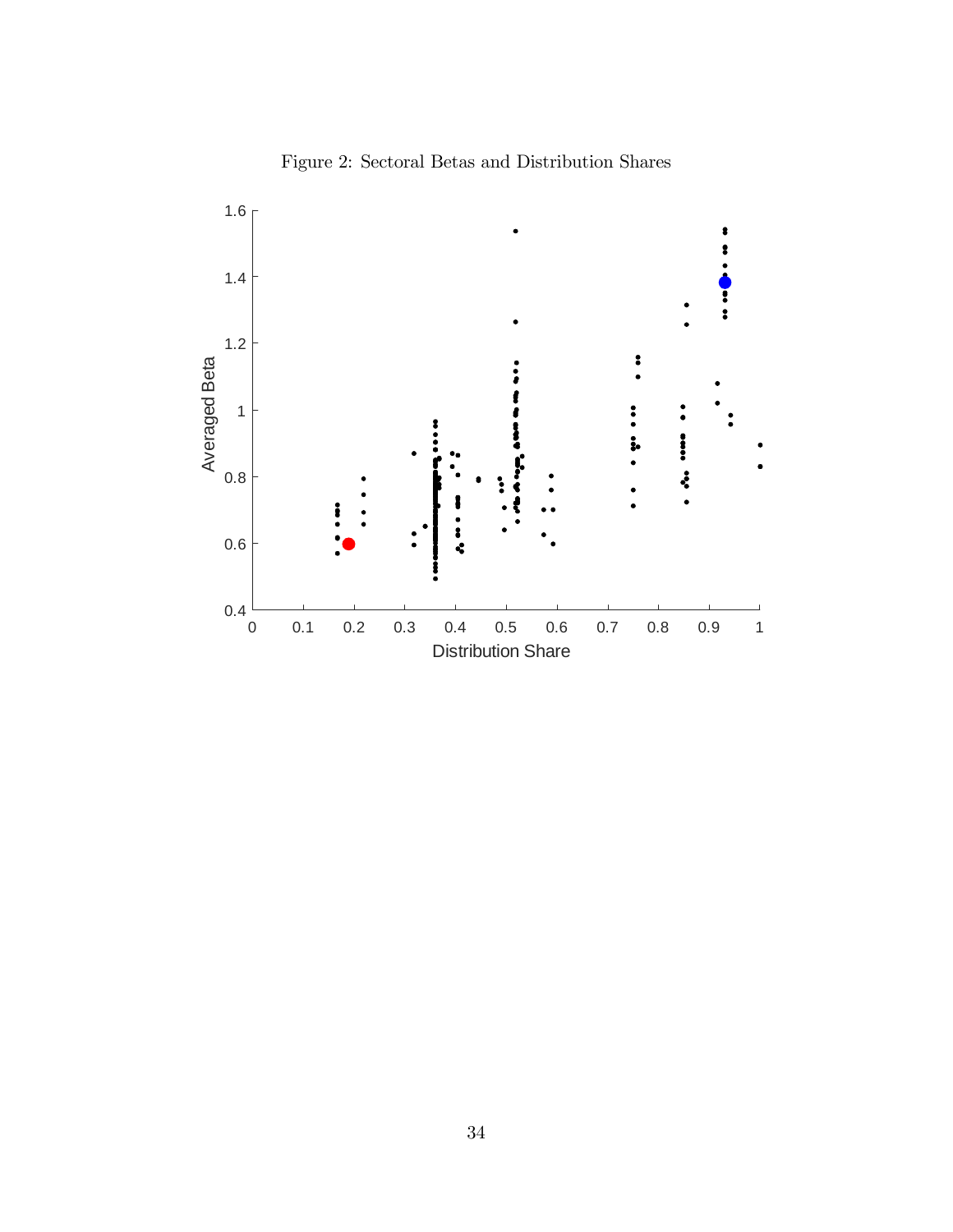

Figure 3: Traded and Non-Traded Inputs Factor Betas